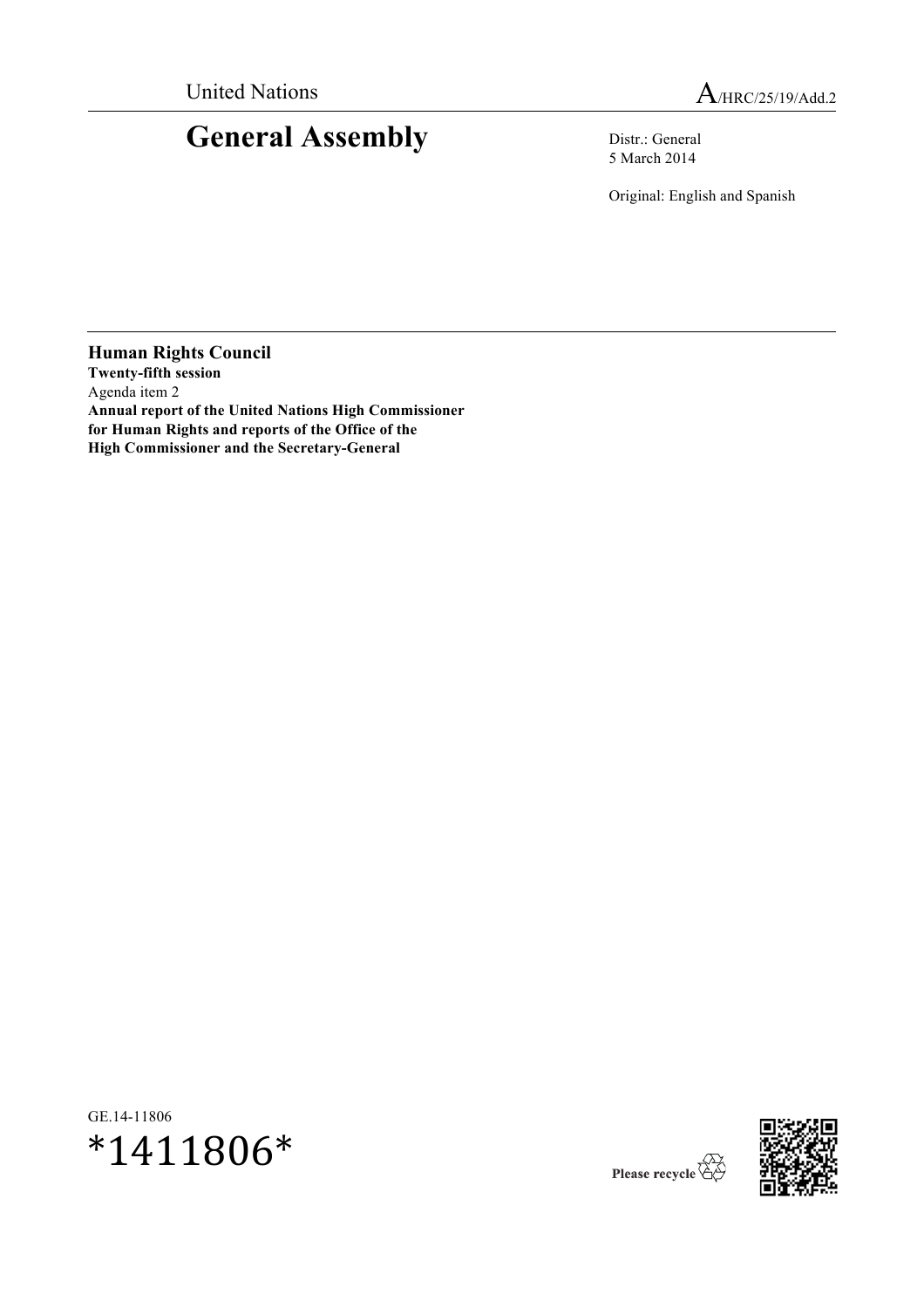Annual report of the United Nations High Commissioner for Human Rights

#### **Addendum**

Report of the United Nations High Commissioner for Human Rights on the activities of her office in the Plurinational State of Bolivia**\* \*\***

#### *Summary*

The present report provides an overview of the human rights situation in the Plurinational State of Bolivia and the work undertaken by the Office of the United Nations High Commissioner for Human Rights in the country during 2013.

The Bolivian economy performed positively during 2013. Levels of poverty and extreme poverty were reduced. The country surpassed the Millennium Development Goal on the right to safe drinking water two years before the deadline, and the school dropout rate at the primary level continued to decrease.

The country continued to develop measures to combat persisting racism and all forms of discrimination. The principles of non-discrimination were included in the communications programmes of public entities. The comprehensive implementation of the Policy of the Plurinational State of Bolivia against Racism and All Forms of Discrimination (Plan of Action 2012–2015) and the allocation of more resources to that end are, however, pending.

Protecting the rights of indigenous peoples continues to present a challenge. The elaboration of a consensus draft legal framework on the right to consultation in conformity with international standards is noteworthy. Nevertheless, the lack of consultation on mining is a cause for concern.

Comprehensive Law No. 348 on Guaranteeing Women a Life Free from Violence was promulgated. It represents an important step towards the elimination of gender violence, which is on the increase. Given the situation, urgent implementation of the law is indispensable. The judicial branch (Órgano Judicial), the School for Judges and the Public Prosecutor's Office developed an accelerated training process for judges and prosecutors on the law's application.

Many measures were taken to respond to the profound crisis in the administration of justice, including the analysis of structural problems with a view to improving access to justice, judicial independence and transparency, and institutional management. Delays, corruption, impunity and lack of resources in the judicial system persist. The office continues to monitor emblematic criminal proceedings, where progress is slow.

The reduction in complaints concerning the excessive use by the police of force in the context of social conflicts deserves mention. In the police and the military, cases of abuse by officials against subordinates during training exercises were registered, some serious enough to affect the right to life. Regarding the prison system, critical overcrowding in prisons and the excessive use of pretrial detention continue.

<sup>\*</sup> The summary of the present report is circulated in all official languages. The report itself, which is annexed to the summary, is being issued in English and Spanish only.

<sup>\*\*</sup> The present document is submitted late in order to reflect the most recent information.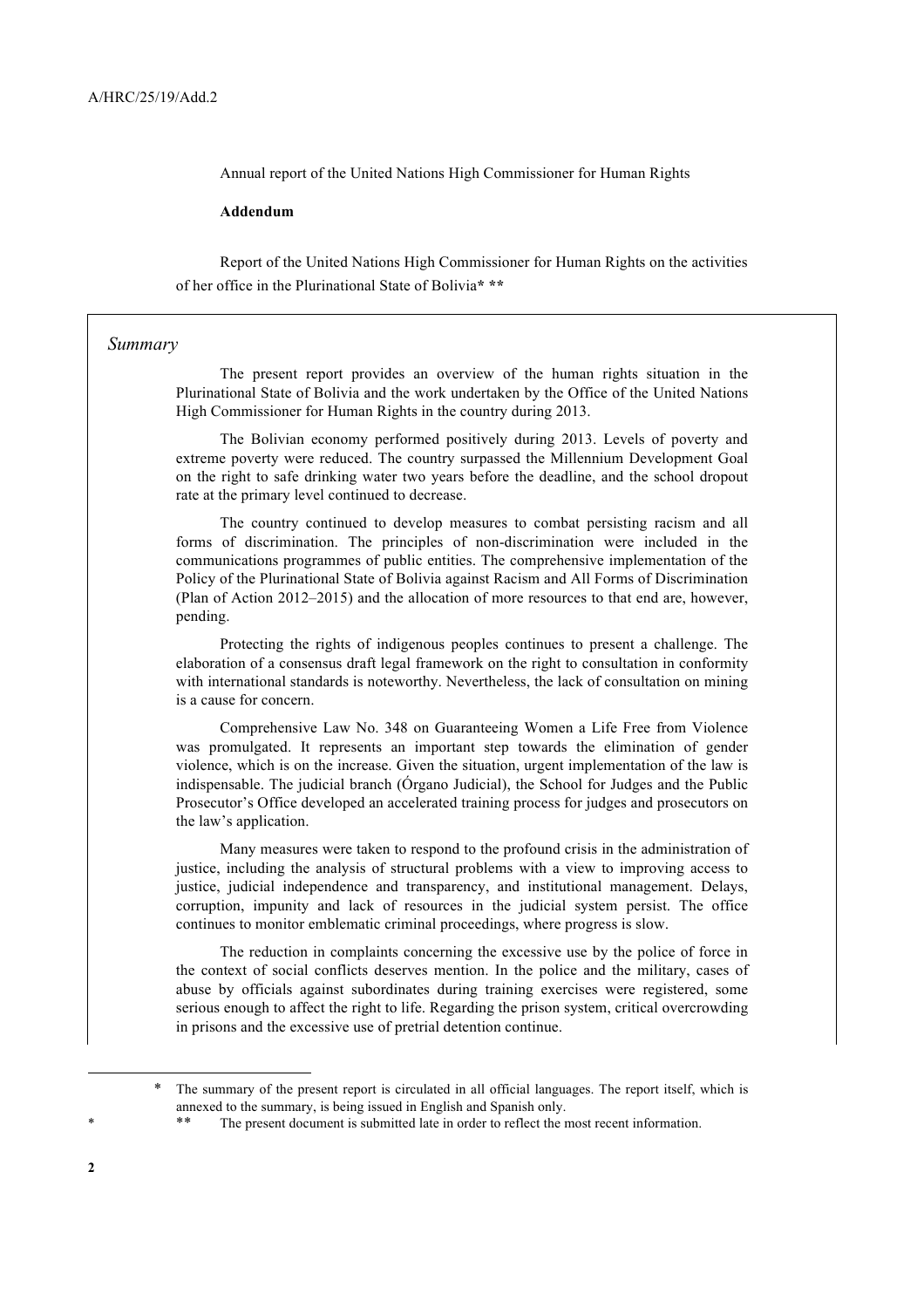The present report describes activities conducted by the office and includes 12 recommendations formulated by the High Commissioner to contribute to the improvement of the human rights situation in the Plurinational State of Bolivia.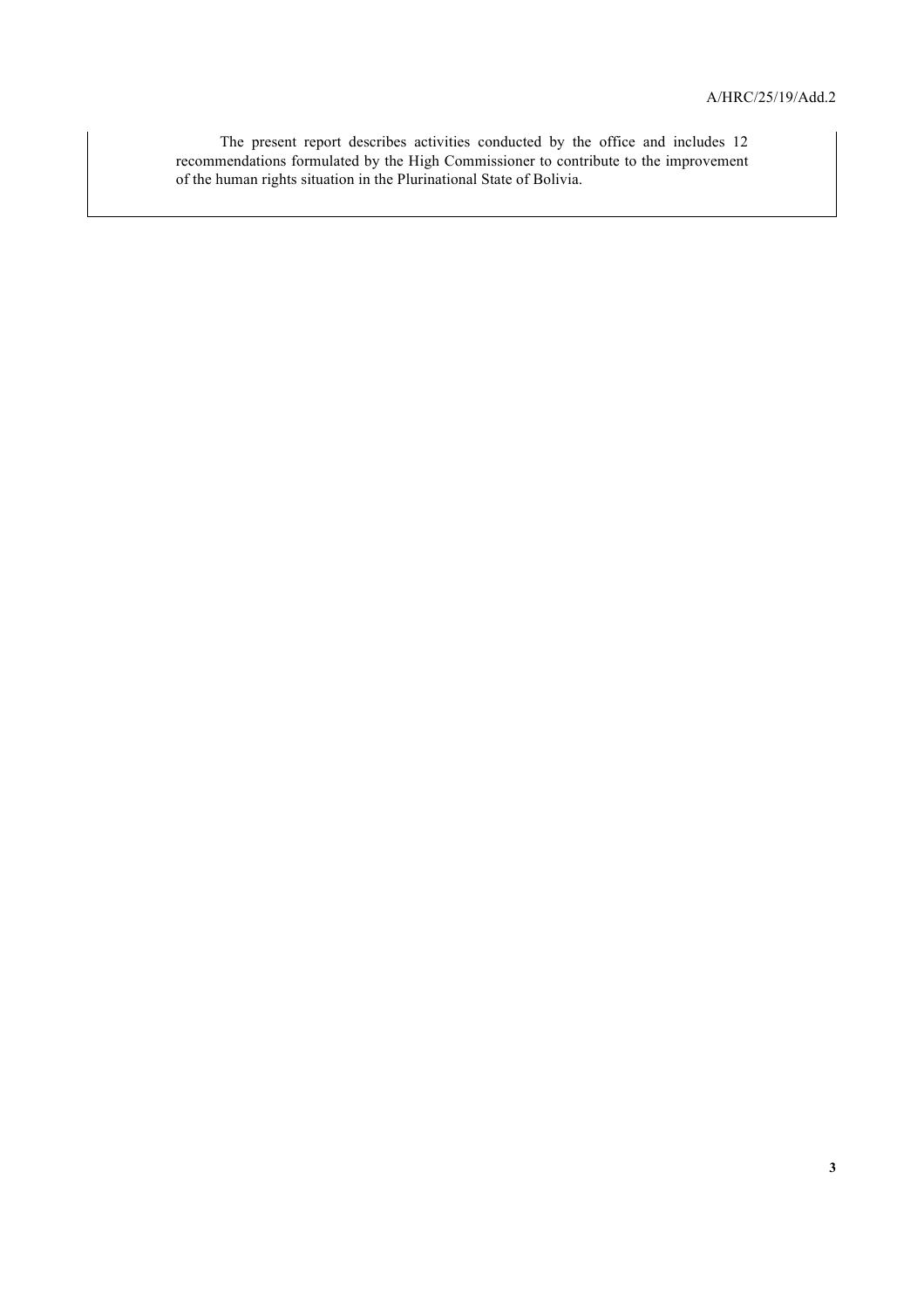### A/HRC/25/19/Add.2

#### Annex

## *[English and Spanish only]*

# Report of the United Nations High Commissioner for Human Rights on the activities of her office in the Plurinational State of Bolivia

# Contents

|     |                |  | Paragraphs | Page           |
|-----|----------------|--|------------|----------------|
| L   |                |  | 1          | $\overline{4}$ |
| П.  |                |  | $2 - 8$    | $\overline{4}$ |
| Ш.  |                |  | $9 - 82$   | 5              |
|     | $\mathsf{A}$   |  | $9 - 15$   | 5              |
|     | <b>B.</b>      |  | $16 - 29$  | 6              |
|     | C.             |  | $30 - 36$  | 8              |
|     | D.             |  | $37 - 44$  | 9              |
|     | Е.             |  | $45 - 64$  | 10             |
|     | F.             |  | $65 - 67$  | 13             |
|     | G.             |  | $68 - 74$  | 14             |
|     | Н.             |  | $75 - 78$  | 15             |
|     | $\mathbf{I}$ . |  | 79–82      | 16             |
| IV. |                |  | $83 - 92$  | 16             |
| V.  |                |  | 93         | 18             |
|     |                |  |            |                |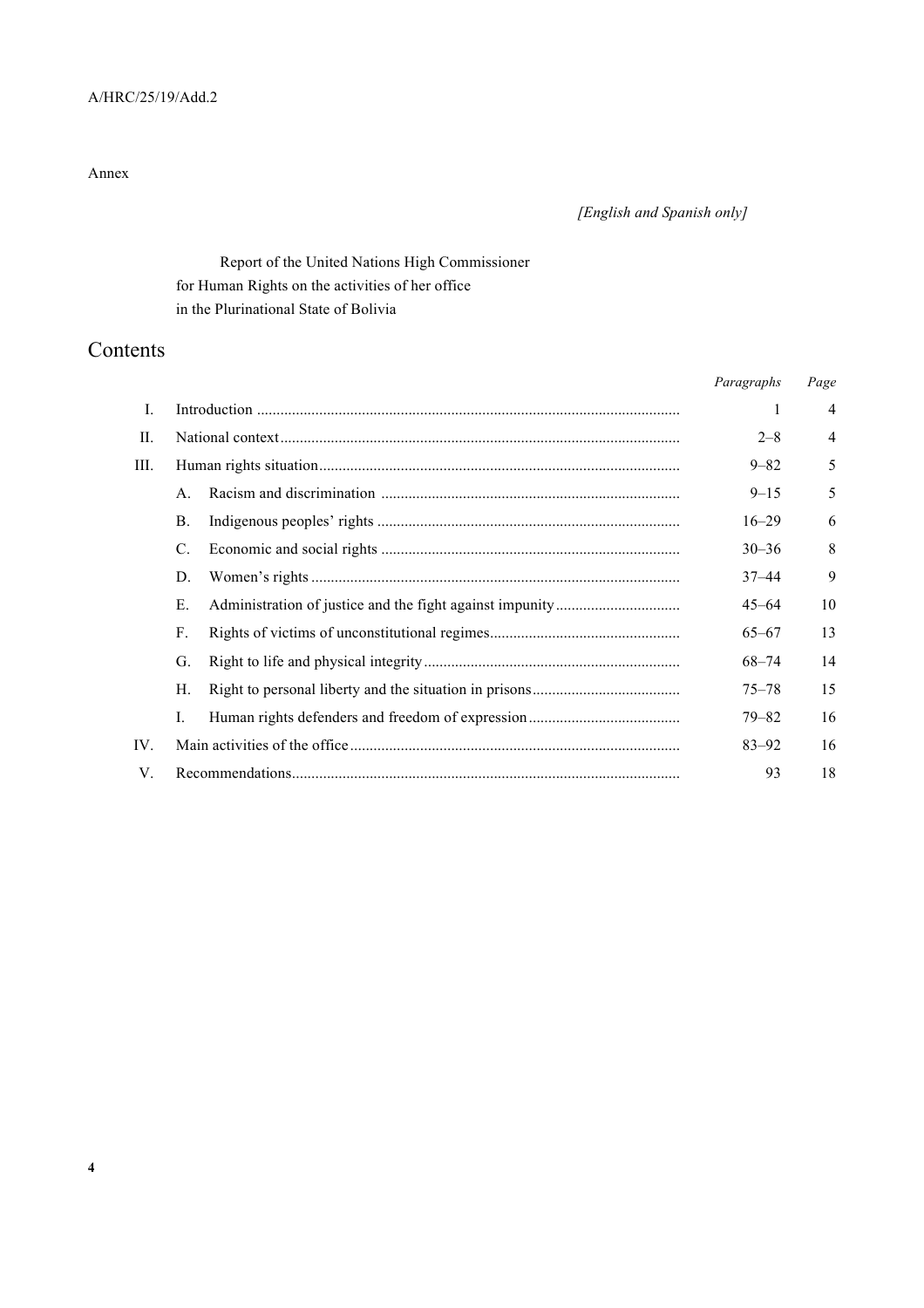#### I. Introduction

1. In February 2007, the Office of the United Nations High Commissioner for Human Rights signed an agreement with the Government of Bolivia to establish a country office with a mandate to monitor and report on the human rights situation in the country and to provide technical assistance to State institutions and civil society organizations. The agreement was approved by Congress on 13 July 2007 and renewed for a second time, in August 2013, until 21 August 2015.

#### II. National context

2. On 22 January 2013, during the presentation of his performance report to the Plurinational Legislative Assembly, the President of the Plurinational State of Bolivia, Evo Morales Ayma, introduced the 13 fundamental pillars of the Patriotic Agenda 2025,1 which focus primarily on the eradication of extreme poverty, the provision of basic public services, food security, sovereignty and equality. The Agenda was the subject of a consultation process throughout the country.

3. In April, the Plurinational Constitutional Court ruled on the constitutionality of the draft of Implementing Law No. 381, finding the participation of President Morales and the Vice-President, Álvaro García Linera, in the next elections to be constitutional, given that re-election would represent the second mandate since the adoption of the 2009 Constitution. The ruling was criticized by the political opposition, who considered that the President and Vice-President would thus be allowed a third consecutive mandate.

4. In July, the results of the 2012 National Population and Housing Census were published. Discrepancies between those results and the preliminary results made public in January 2013 caused controversy and protests. The final results reveal a very low rate of increase in the population of some departments and major cities, and indicate that the percentage of the population self-identifying as indigenous decreased from 62 to 41 per cent.2 At the request of the Government, a delegation of the Latin American and Caribbean Demographic Centre, an autonomous branch of the Economic Commission for Latin America and the Caribbean (ECLAC), visited the Plurinational State of Bolivia in August to initiate a post-census evaluation.

5. The Government of the Plurinational State of Bolivia transmitted a complaint to the United Nations High Commissioner for Human Rights in relation to the denial of airspace by several European countries when President Morales and his delegation were returning from Moscow to La Paz on 2 July. The allegations of human rights violations were transmitted to the special procedures of the Human Rights Council.

6. Also in July, the Plurinational State of Bolivia presided at the first session of the open-ended intergovernmental working group on a United Nations declaration on the rights of peasants and other people working in rural areas, held in Geneva.

7. On 2 April, the Plurinational State of Bolivia acceded to the Optional Protocol to the Convention on the Rights of the Child on a communications procedure and, on 12 July, acceded to the Second Optional Protocol to the International Covenant on Civil and Political Rights, aiming at the abolition of the death penalty.

<sup>1</sup> The text of the President's remarks is available from

http://comunicacion.presidencia.gob.bo/docprensa/pdf/20130123-11-36-55.pdf (Spanish only). 2 As compared to figures from the 2001 census. National Institute for Statistics (INE), 2012 National Population and Housing Census.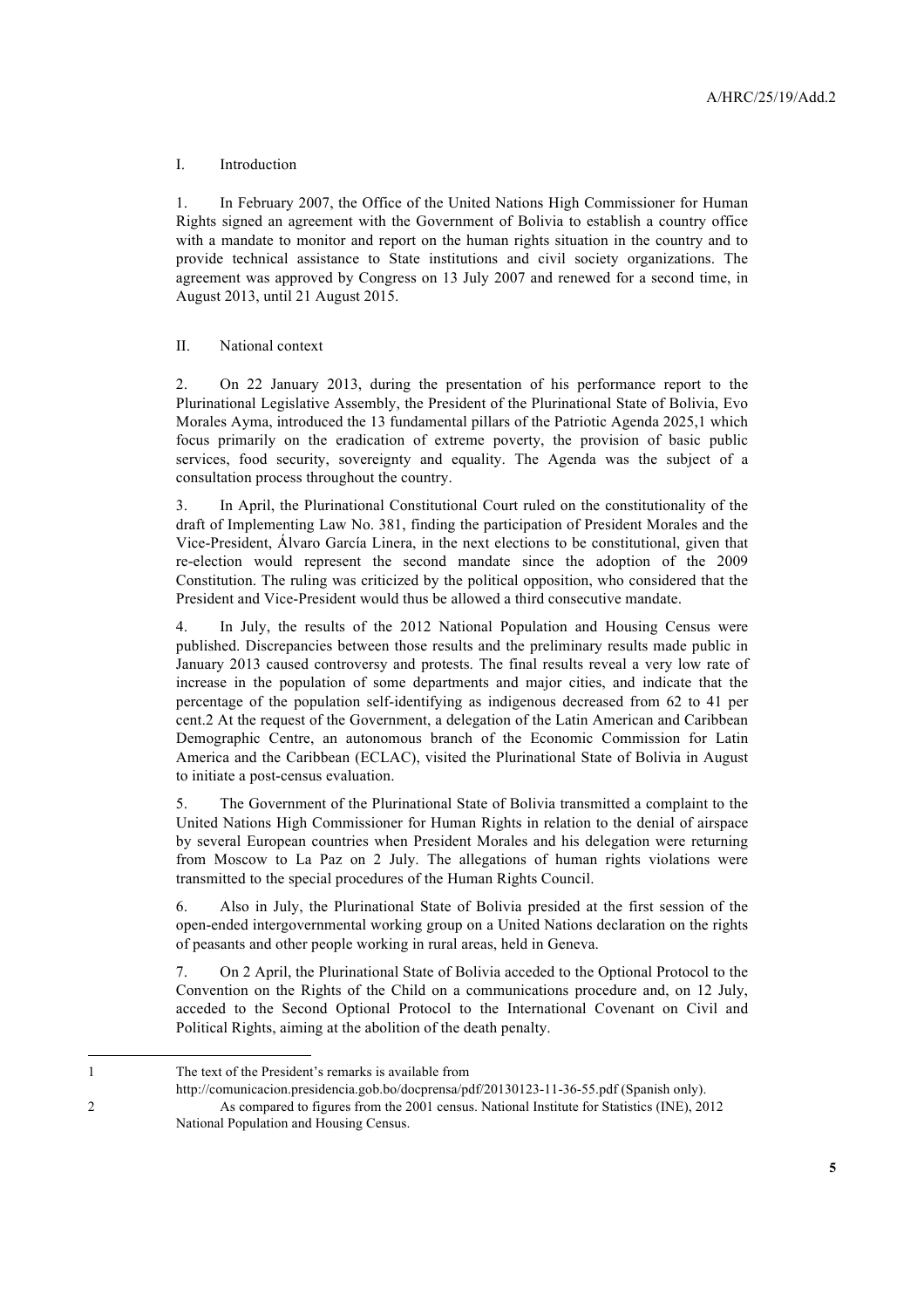8. During 2013, the Plurinational State of Bolivia was reviewed by three treaty bodies: the Committee on the Protection of the Rights of All Migrant Workers and Members of Their Families (16 and 17 April), the Committee against Torture (16 and 17 May) and the Human Rights Committee (14 and 16 October).

III. Human rights situation

#### A. Racism and discrimination

9. The Plurinational State of Bolivia continued to develop measures to combat racism and other forms of discrimination. Public institutions included the principles of nondiscrimination in their communications programmes and the majority of media outlets stepped up their prevention campaigns. The Ministry of Education issued regulations prohibiting discrimination in schools, and the principles of non-discrimination are on display in numerous private and public locations.

10. The implementation of the Policy of the Plurinational State of Bolivia against Racism and All Forms of Discrimination (Plan of Action 2012–2015) registered limited progress, primarily because the Plan had not been formally adopted by the executive branch.3 The National Committee against Racism and All Forms of Discrimination, through its communications with the 14 ministries responsible for implementing the 17 programmes contained in the Plan of Action, noted that ministry officials had limited knowledge about the Plan and their respective responsibilities, and also noted the lack of an implementation strategy and corresponding institutional adjustments. In 2014, the National Committee will monitor the Plan's implementation on the basis of indicators.4

11. The budget allocation for the National Committee has been insufficient for its institutional development and for the implementation of the Plan of Action. The National Committee was able to conduct only one annual session, thus failing to comply with its regulations, which call for a minimum of two sessions.

12. The Directorate-General for the Fight against Racism and All Forms of Discrimination reported that it had received 151 complaints of racism and/or discrimination, for the most part in urban areas and in the public service, relating to: sexual orientation (21); level of schooling (19); physical appearance (19); cultural identity (17); provenance (14); ideology (14); and age, disability or religion (25). Another 22 cases were dismissed. Only three were sent to the Public Prosecutor's Office, including one involving violence against a member of the lesbian, gay, bisexual, transgender and intersex community.

13. The office is concerned about the intolerance against the lesbian, gay, bisexual, transgender and intersex community expressed by members of the Sucre Municipal Council during the elaboration of its Charter, namely, the members' rejection of that community and their failure to include specific policies of benefit to it. The Human Rights Committee expressed concern about impunity for acts of violence and discrimination related to sexual orientation and gender identity (CCPR/C/BOL/CO/3, para. 7).

14. The office welcomes the establishment by the Ministry of Education of the Institute for Language and Culture of the Guaraní People and the Institute for Language and Culture of Afro-Bolivian People, with the objective of developing the capacity for research and

3 Resolution 1/2012, National Committee against Racism and All Forms of Discrimination.

 $\overline{a}$ 

**6**

<sup>4</sup> Resolution 4/2013, National Committee against Racism and All Forms of Discrimination.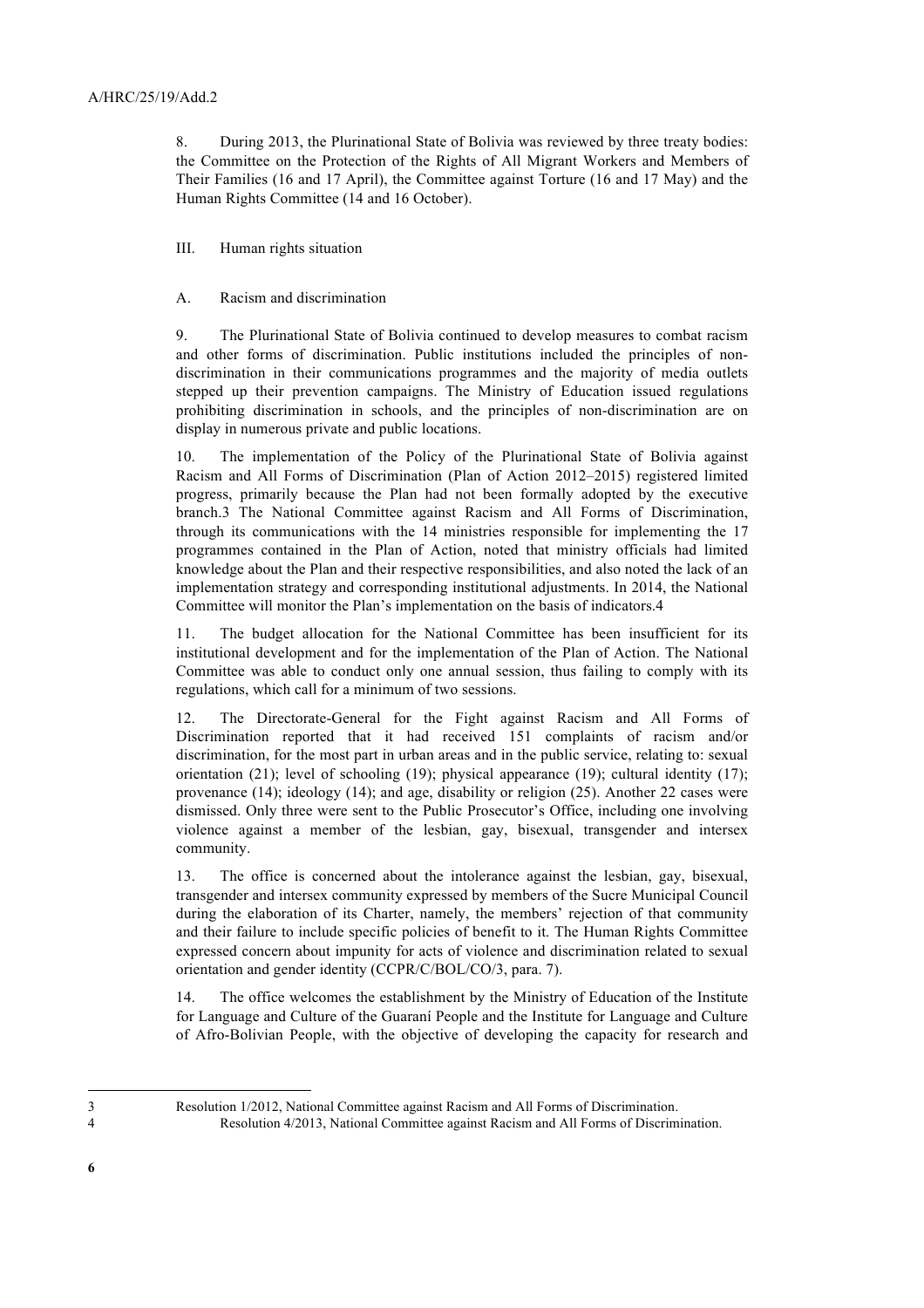dissemination of information on the history and culture of those peoples, thus contributing to their right to cultural identity.

15. On 8 May, Law No. 370 on Migration was enacted, setting out provisions relating to the prevention of harassment and gender and sexual violence, as well as guarantees for the reunification of migrant families. Measures are still needed to prevent the dissemination in the mass media, including by the police, of stereotypes of foreigners suspected of involvement in crime. The Committee on Migrant Workers expressed its concern regarding the persistence of discrimination against migrants by the security forces (CMW/C/BOL/CO/2 and Corr.1, para. 22).

#### B. Indigenous peoples' rights

16. The situation of indigenous peoples' rights continues to present a challenge. One step forward has been the elaboration of a draft law on prior, free and informed consent and consultation of indigenous peoples, led by the Ministry of the Interior during an 18-month process consisting of three phases: elaboration, dissemination and systematization. The systematized proposal was approved by the majority of indigenous peoples' organizations and is in line with international standards. With the agreement of those organizations, issues relating to compensation and participation in benefits were deferred to later discussions regarding new rules on mining and hydrocarbons.

17. The office continues to be concerned by the lack of consultation of indigenous peoples with regard to mining. The approaches by the Ministry of Mining and Metallurgy towards indigenous representatives did not generate the climate of trust required to draft a law to regulate consultations in that field.

18. In the area of hydrocarbons, the office monitored the implementation of the right to consultation in two emblematic cases: Alto Parapetí and Takovo Mora. The office observed that relevant information was not always presented to communities in an accessible, timely and complete manner and in their own native language.

19. In Alto Parapetí, the consultation was initiated after a private oil company had begun demarcating land with fencing, which had a negative impact on the affected communities. Additionally, through its monitoring work, the office registered some interference in the activity of indigenous organizations by civil servants and company staff and the conditioning of the provision of basic services on the signature of agreements.

20. During the consultation in Takovo Mora, the authorities annulled the initial agreement, thus generating a situation of reduced credibility and trust, which was later improved. Although the affected communities selected their representatives according to their customs in order to facilitate the consultation process, the Ministry did not employ the representatives, arguing that under the rules for public contracting, a person must have a high school certificate to receive remuneration from the State. This could constitute a violation of the rights of indigenous peoples to decide according to their own procedures, as set out in International Labour Organization Convention No. 169 (1989) concerning Indigenous and Tribal Peoples in Independent Countries.

21. In the above-mentioned cases, the Ministry of Hydrocarbons and Energy was unable to comply fully with the right to consultation or with all its obligations to protect indigenous peoples from actions of third party contractors which could violate their rights. Nevertheless, the office recognizes the good will demonstrated and initiatives taken by the Ministry, through its Vice-Ministry for Energy Development, to improve its performance in consultation processes through training and other technical cooperation efforts.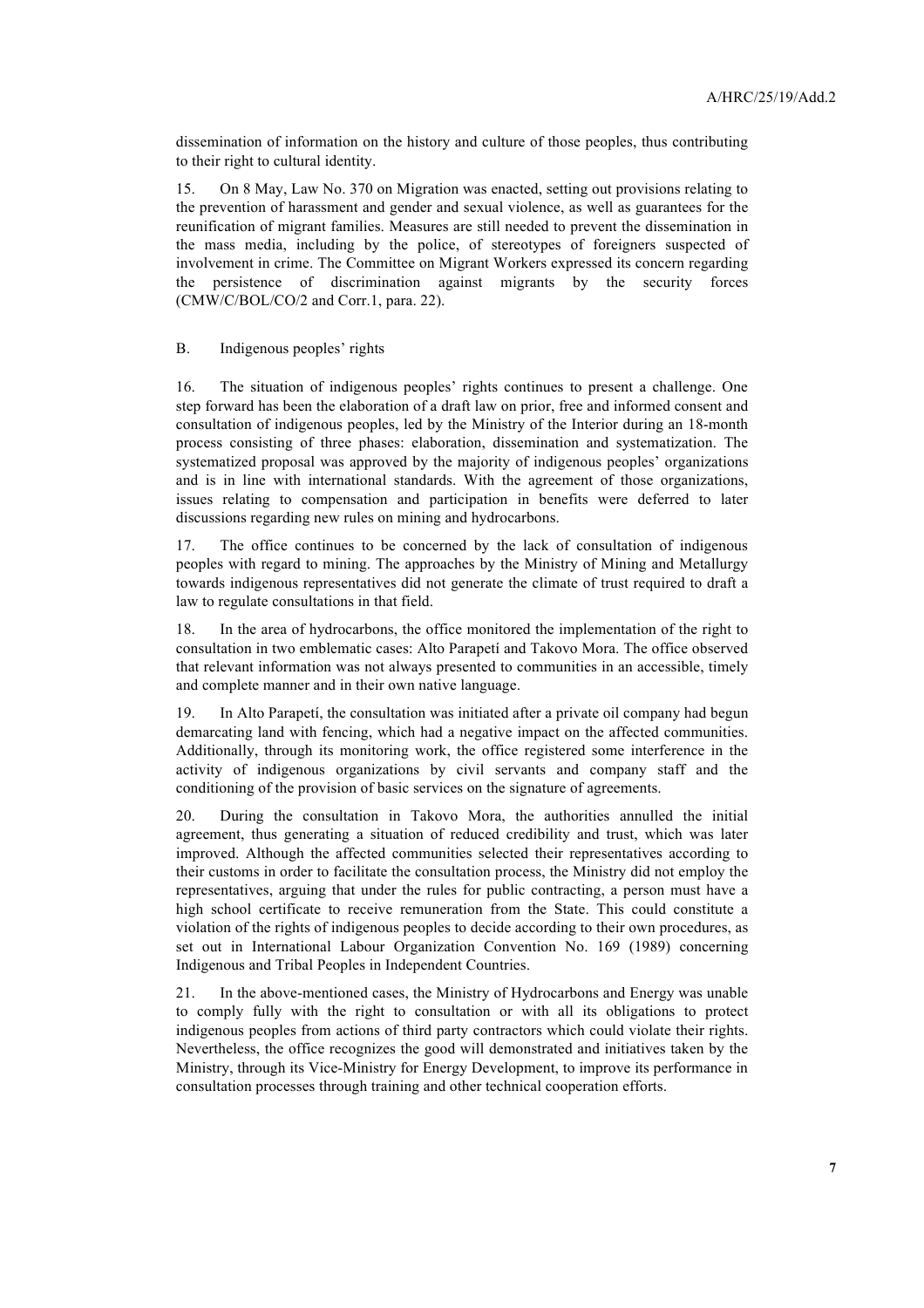22. During 2013, initiatives to provide public services to communities in the Isiboro Sécure National Park and Indigenous Territory (TIPNIS) were developed. With regard to the 2012 consultation concerning the proposed construction of a highway in TIPNIS, three reports were presented: one by the Ministry of Public Works, Services and Housing and the Ministry of the Environment and Water, the entities responsible for conducting the consultation; one by the Intercultural Service for Strengthening Democracy (SIFDE), the entity of the Plurinational Electoral Branch responsible for monitoring consultation processes; and one by non-governmental organizations, namely, the Permanent Human Rights Assembly of Bolivia (APDHB) and the International Federation for Human Rights (FIDH).

23. The reports by the ministries and SIFDE reveal that information relating to the inviolability of TIPNIS, the highway construction and measures for safeguarding and developing the territory was provided to the majority of communities on the very day of the consultation and that no social or environmental impact studies were presented. The reports also reveal a context of polarization and threats against those responsible for conducting the consultation. Additionally, some consultations lasted only a few hours and others were conducted at night.

24. According to SIFDE, the consultation process was conducted in 58 of the 69 communities in TIPNIS: 15 agreed to the highway construction without conditions; 41 agreed with conditions, including guarantees and safeguards; 2 rejected the initiative; and 11 impeded the access of the consultation teams.

25. In their report, APDHB and FIDH detailed the concerns of 36 communities they visited during a two-week period, namely, the lack of agreement between the ministries and the TIPNIS Subcentral, one of the three representative organizations in the territory, for the realization of the consultation; the creation of parallel organizations in some communities where the consultation had been rejected and/or prevented; the organization of meetings outside the communities; and the delivery of assistance projects while the consultation was ongoing.

26. More than two years after the police intervention against participants in the Eighth Indigenous March to Defend the Isiboro Sécure National Park and Indigenous Territory in Chaparina, Beni, on 21 September 2011, the Public Prosecutor's Office has brought only two people into custody for investigation. The office is concerned about the slow pace of the judicial process.

27. In June, violence was registered in TIPNIS, when leaders of the TIPNIS Subcentral prevented a meeting between community leaders (*corregidores*), accusing them of not respecting the territory's rules and of supporting the governmental highway construction project. Gumercindo Pradel, president of the Indigenous Council of the South (CONISUR), affiliated with the Confederation of Indigenous Peoples of Bolivia (CIDOB), was attacked. He accused TIPNIS Subcentral representatives of making an attempt on his life and considers that the ordinary justice system should punish the perpetrators. However, the TIPNIS Subcentral representatives consider that the incident occurred in the framework of the application of indigenous justice and therefore filed a conflict of jurisdiction suit before the Plurinational Constitutional Court, which ruled that both justice systems should suspend proceedings relating to the case pending determination of the applicable jurisdiction.

28. The office welcomes the enactment, on 4 December, of Law No. 450 on the Protection of Highly Vulnerable Indigenous Nations and Peoples, aimed at establishing mechanisms and policies to prevent, protect and strengthen safeguards for the systems and ways of life of that population. It will be necessary for the implementing regulations and complementary rules to guarantee the collective rights of those peoples in an indivisible, comprehensive and interdependent way.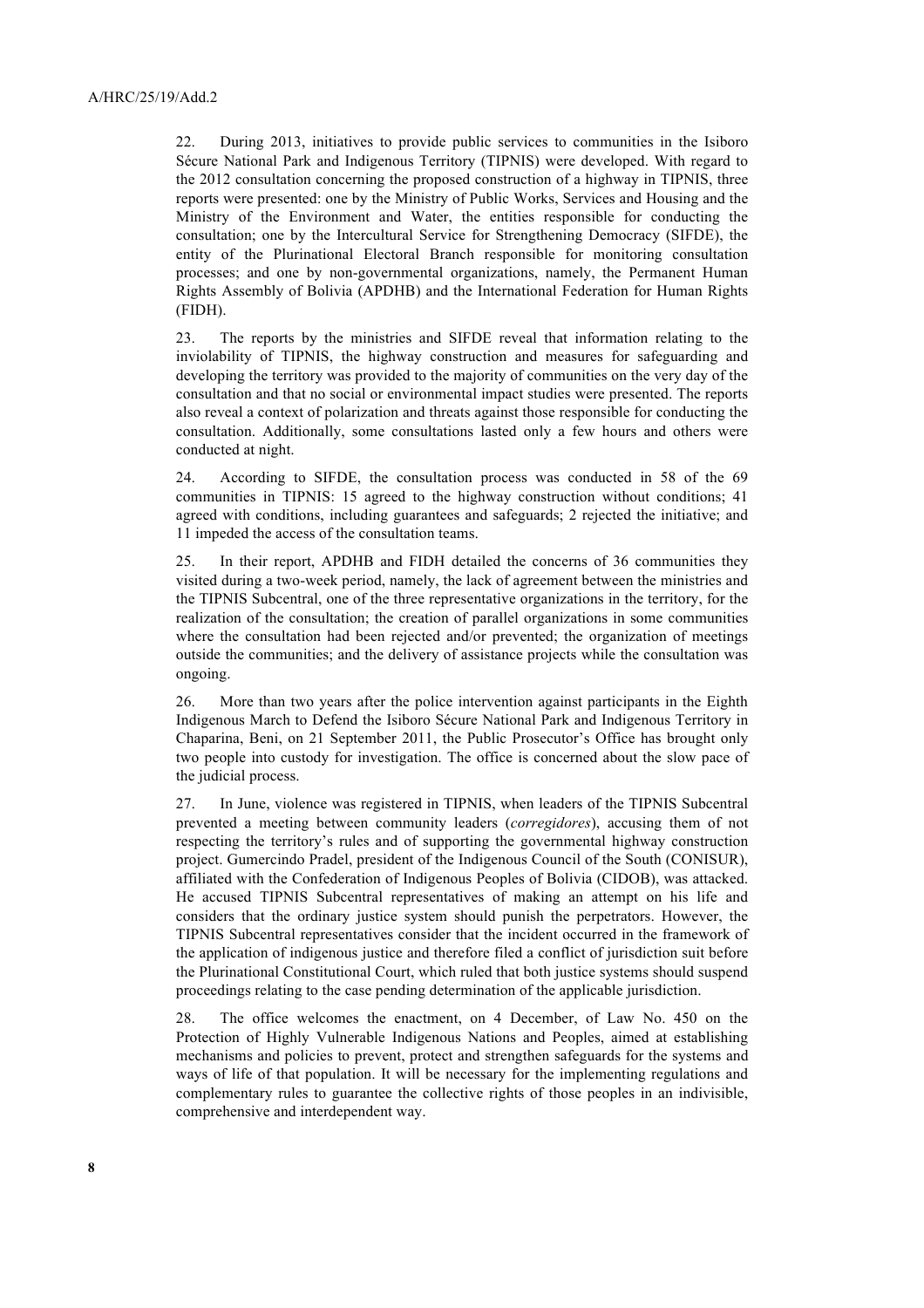29. The office is concerned about the persistence of forced labour and servitude of numerous Guaraní families.5 It noted a lack of follow-up to the comprehensive policies under the Transitional Interministerial Plan; they should have been implemented in accordance with a comprehensive development plan for the Guaraní Peoples, which is still pending approval and implementation.

C. Economic and social rights

30. According to ECLAC, the economy of the Plurinational State of Bolivia performed positively in 2013. During the first trimester, the global index of economic activity registered 6 per cent growth, while the Government increased its tax collection by 19 per cent compared to the first trimester of 2012,6 thus permitting the continuation and extension of social programmes.

31. In December 2012, 78.9 per cent of the population had access to safe drinking water. The country exceeded the Millennium Development Goal on the right to safe drinking water7 two years before the deadline, thanks to the presidential programmes Mi Agua and Mi Agua II. In relation to the right to sanitation, it is still necessary to strengthen action to accelerate progress.

32. With regard to the right to housing, in 2013, 16,000 housing units with basic services were constructed; with respect to allocation, priority was given to vulnerable groups. Additionally, 866 housing units for victims of natural disasters related to the La Niña phenomenon during the period 2010–2012 were allocated.8

33. Regarding the right to education, the Ministry of Education established the obligation of regular schools to enrol children with disabilities and to implement specialized syllabuses and methodologies for students with visual, auditory and mental disabilities.9 The Ministry of Labour, Employment and Social Security incorporated 409 people with disabilities into the workforce of public institutions. The office welcomes both measures, which represent progress in favour of vulnerable groups.

34. The Juancito Pinto benefit, a subsidy to encourage school attendance, was expanded to include students up to the fourth year of secondary school and students of specialized schools without age or grade limits. According to the Ministry of Education, the school dropout rate at the primary level was reduced from 1.82 per cent in 2011 to 1.69 per cent in 2012.

35. High rates of violence against children were reported in a Ministry of Education study on violence, ill-treatment and abuse in schools, which revealed that 88 per cent of the school population suffered some form of physical or psychological violence. The majority of victims are girls and adolescents. Male students, followed by teachers and fathers, are the principal agents of violence. In response, the Ministry elaborated a plurinational plan to prevent all forms of violence in the school environment, currently being validated by the educational community. The office praises that initiative, but remains concerned about the study's findings.

<sup>5</sup> Approximately 600 families, according to the Human Rights Committee (CCPR/C/BOL/CO/3), para. 18.

<sup>6</sup> ECLAC, *Economic Survey of Latin America and the Caribbean 2013* (United Nations publication,

Sales No. E.13.II.G.3).

<sup>7 75</sup> per cent coverage by 2015.

<sup>8</sup> **Ministry of Public Works, Services and Housing.** 

<sup>9</sup> Ministerial resolution 1/2013, 2 January 2013.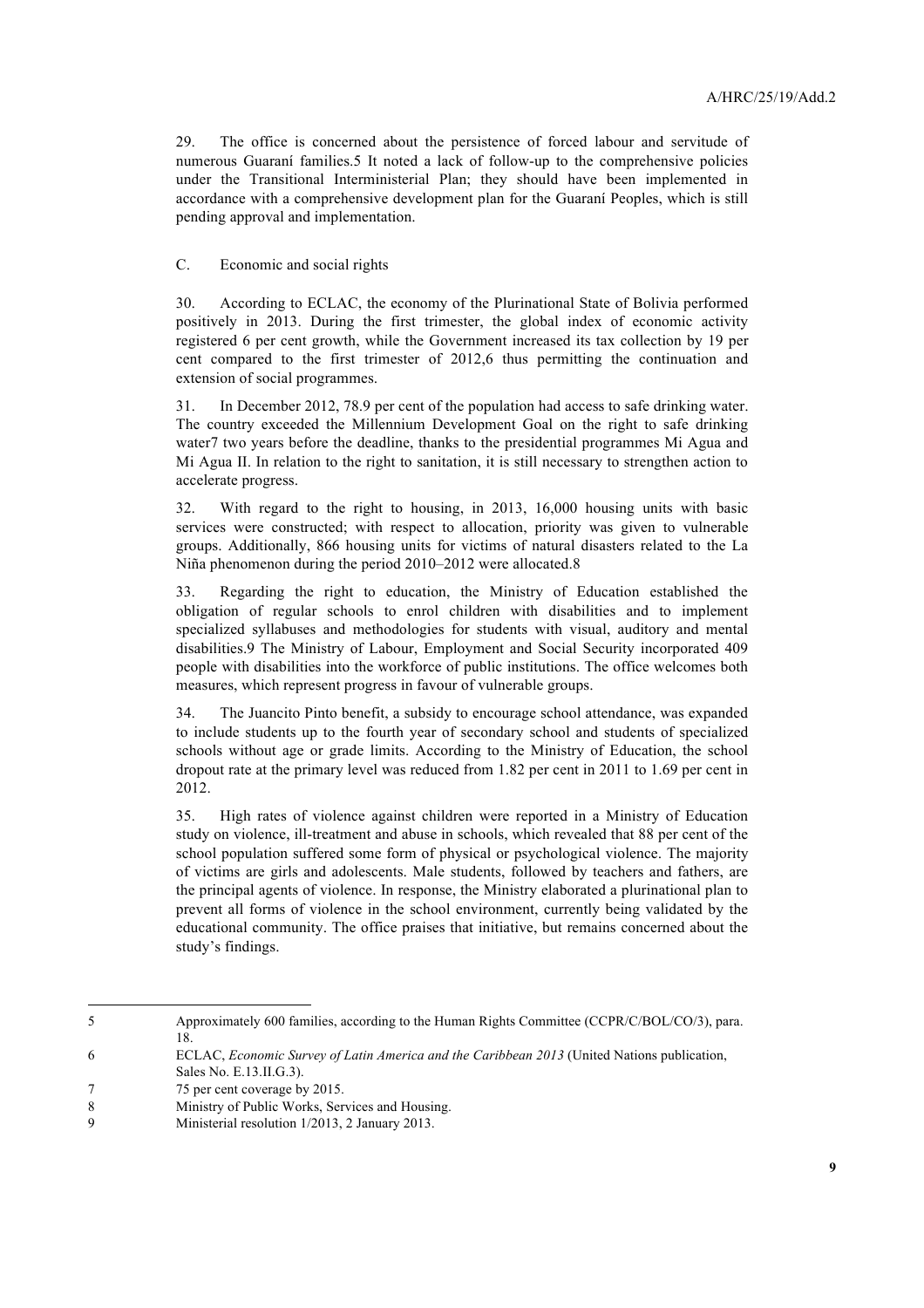36. Indicators for six human rights (food, education, health, work, housing and women's right to a life free of violence), developed under the leadership of the National Institute for Statistics (INE) and the Ministry of Justice, with the support of the office, are now in use by 25 public institutions. Approximately 335 indicators have been developed and 30 per cent of the data collected and is available. The development of indicators for the right to water was initiated.

#### D. Women's rights

37. On 9 March, Comprehensive Law No. 348 on Guaranteeing Women a Life Free from Violence was promulgated, the result of more than a decade of efforts by women's and other civil society organizations. The High Commissioner welcomed the law's enactment, considering that it broadened women's protection from various forms of violence and made the eradication of violence a State priority.10 That legislation complements other laws, adopted in 2012, that promote the full exercise of women's rights.11

38. Law No. 348 is the first law to provide a comprehensive approach to combating violence against women through prevention, care, protection, prosecution and punishment. The Law criminalizes femicide, thus complying with recommendations made by the High Commissioner in her previous report (A/HRC/22/17/Add.2 and Corr.2, para. 91 (c)) and by the Committee on the Elimination of Discrimination against Women in 2008 (CEDAW/C/BOL/CO/4, paras. 24 and 25).

39. Regarding prosecution and punishment, complaints of violence against women were down by 70 per cent compared to the first semester of 2012.12 This may be explained by the fact that the legislation that was repealed had provided for multiple channels through which victims could file complaints, under family, administrative or criminal jurisdictions, while the new law permits complaints only through the criminal justice system. Pending the creation of specialized courts and prosecutors' offices, criminal judges and prosecutors have taken on the caseload. Although 592 criminal judges and prosecutors received training on the law, that effort may be insufficient to respond to the problem, given the crisis in the criminal justice system. To ensure an effective implementation of the new legislation, the necessary budgetary resources must be allocated at all corresponding levels of the State.

40. The Plurinational Constitutional Court defined the obligation of the Public Prosecutor's Office to adopt, ex officio, protection measures and programmes for women victims of violence in conformity with international human rights standards.13 Specialized prosecutor's offices for providing victims of violence and of trafficking with priority attention exist only in the capital city of each department. The creation of specialized prosecutor's offices in the provinces and mobile offices is still pending. The Public Prosecutor's Office adopted protocols for cases brought under Law No. 348, including measures to protect and assist victims and to prosecute perpetrators of crimes against sexual liberty.

www.ohchr.org/EN/NewsEvents/Pages/DisplayNews.aspx?NewsID=13120&LangID=E.

<sup>10</sup> Office of the United Nations High Commissioner for Human Rights, press briefing note, 12 March 2013. Available from

<sup>11</sup> Law on Harassment and Political Violence against Women, Comprehensive Law against Trafficking in Persons and legislation on women's right to health, and the ratification of International Labour Organization Convention No. 189 (2011) concerning Decent Work for Domestic Workers.

<sup>12</sup> According to the National Statistics Department of the Bolivian Police, 61,251 complaints of violence against women were reported.

<sup>13</sup> Plurinational Constitutional Court judgement SCP 33/2013.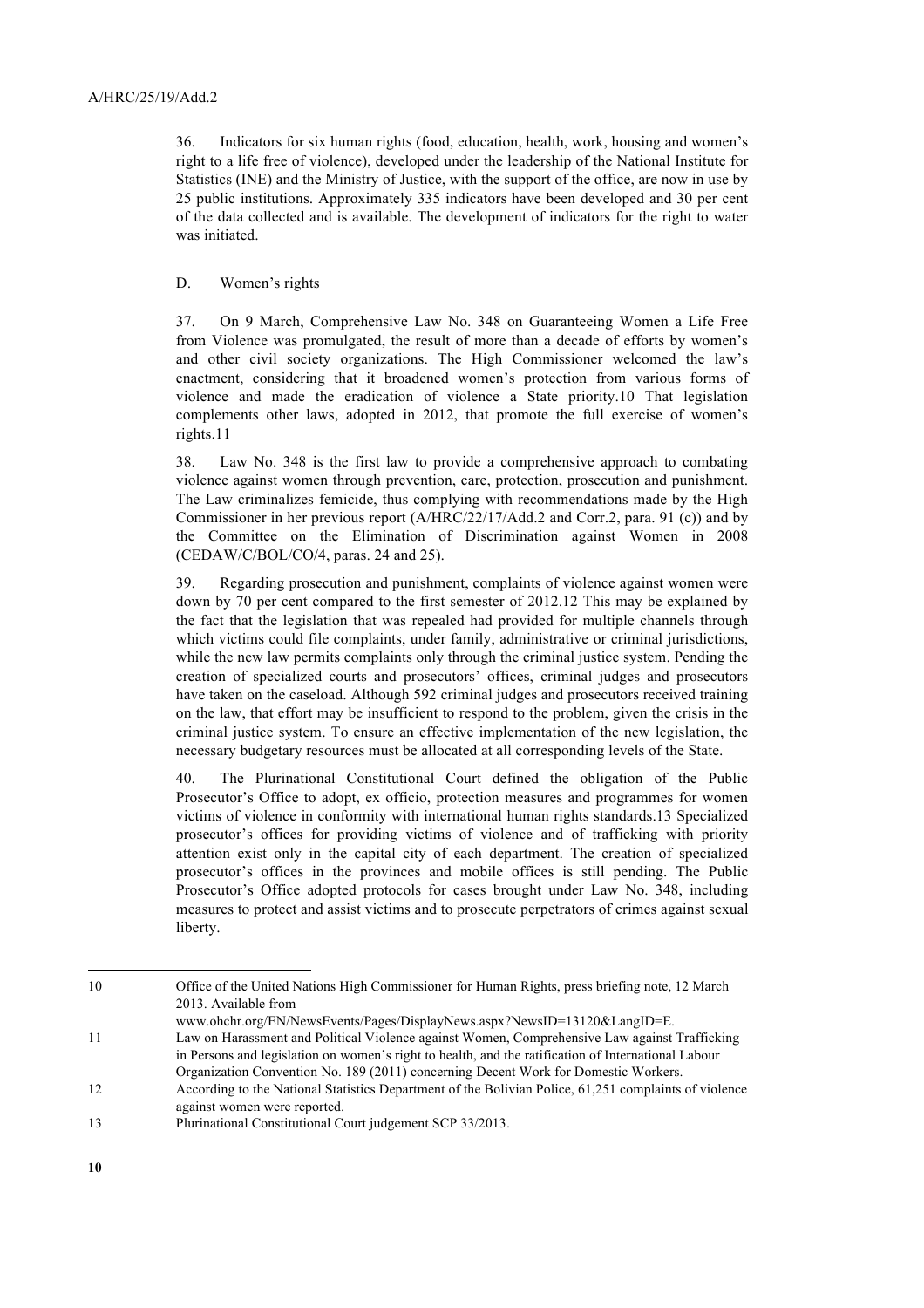41. The Plurinational State of Bolivia still does not have a specific entity responsible for promoting gender policies in judicial institutions. The office received complaints from two female judges of alleged acts of physical and psychological violence within their own institution, which are currently under investigation by the criminal justice system. At the fourteenth Congress of Female Judges from Ibero-America, Bolivian judges formed a commission to promote gender policies and recommended the creation of gender units within judicial institutions.

42. For the first time, women were promoted to the rank of general, two in the police and one in the Armed Forces, representing a step towards gender equality and equity in police and military institutions.

43. The investigations into the killings of two elected female councillors in 2012, Juana Quispe Apaza of Ancoraimes municipality, La Paz, and Daguimar Rivera Ortiz, of Guayaramerín municipality, Beni, related to their political activity and to the fact that they were women, are still in the pretrial stage (A/HRC/22/17/Add.2 and Corr.2, para. 38). In the first case, two alleged intellectual authors, members of the Acoraimes Municipal Council, have been indicted. In the second, the indictment was expanded to include another elected municipal councillor, but the trial is pending since one judge recused himself and another resigned.

44. In the Plurinational State of Bolivia, abortion is the third most common cause of maternal mortality. According to an investigation by Ipas Bolivia,14 approximately 185 abortions are carried out daily under conditions of risk.15 Abortion is criminalized except in cases of rape, sex with a minor and incest or when the life of the mother is at risk, but prior judicial authorization is required (CCPR/C/BOL/CO/3, para. 9), thus limiting access to safe abortion even in those cases. Since 2012, the Plurinational Constitutional Court has been reviewing a constitutional challenge of 13 articles of the Criminal Code, including those criminalizing abortion.

E. Administration of justice and the fight against impunity

45. The office considers that while numerous important measures have been adopted by the judicial authorities elected in 2011, those measures have not yet overcome the profound crisis in the administration of justice, characterized by structural problems such as corruption, delays, insufficient coverage of judicial services throughout the country16 and limited access to justice by vulnerable sectors of the population. Those and other problems have led to a worrisome judicial backlog and, ultimately, impunity.17

46. Among the principal problems faced by the criminal justice system which often lead to violations of the rights of both victims of crime and the accused is the high number of pending cases: 75 per cent of the criminal investigations initiated during 2013 are pending resolution in 2014.18 Another is the excessive and prolonged use of pretrial detention, in some cases exceeding the maximum penalty possible for the crime under investigation. Corruption is another widespread problem in the judicial system.

<sup>14</sup> A non-governmental organization dedicated to ending preventable deaths and disabilities from unsafe abortion.

<sup>15</sup> Ipas Bolivia, *Las cifras hablan* (2011), p. 7.

<sup>16</sup> According to the Council of Magistrates, only 43 per cent of the 339 municipalities have a judge (as at 24 May 2013).

<sup>17</sup> According to the latest data available from the Council of Magistrates, in 2012 the overall accumulated judicial backlog of unresolved cases was 54.92 per cent (396,482 pending cases).

<sup>18</sup> A total of 127,538 pending cases (Council of Magistrates, 2012).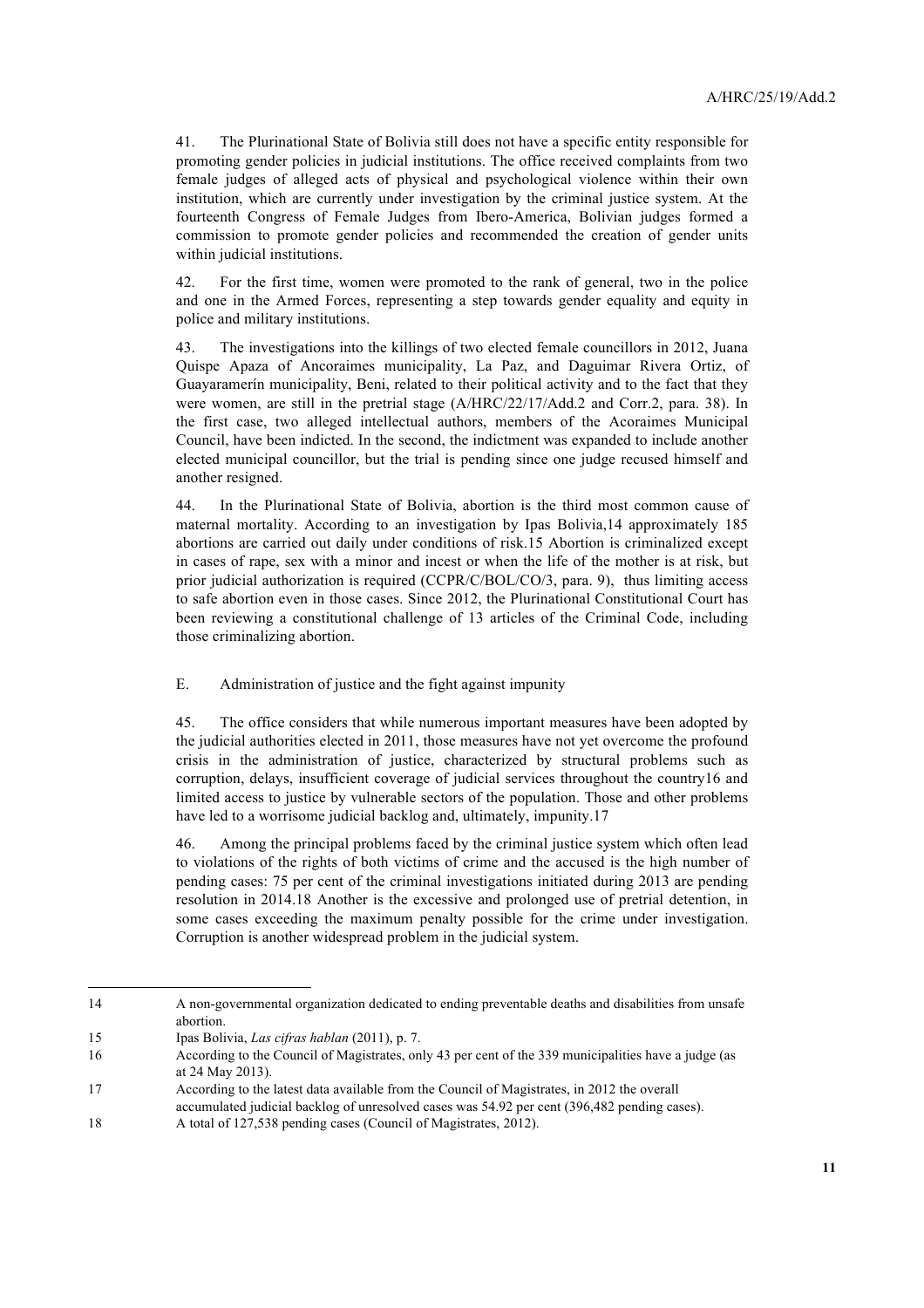47. The insufficient coverage of the judicial system is critical. Only 23 per cent of municipalities have a prosecutor, there are only 69 public defenders nationally and the Institute of Forensic Investigation (IDIF) has only 65 experts and 54 forensic doctors nationally.19

48. Other problems in the criminal justice system are related to deficiencies in institutional management and to weak judicial control, including frequent changes of prosecutors and suspension of hearings; limited use of abbreviated procedures; abusive use by the parties of excusals, legal challenges and other dilatory recourses; and suspension of proceedings when one of the parties (generally the victim) does not push the process forward. The Felipe Moza case illustrates those issues. A former civic leader in Tarija, Mr. Moza was indicted for acts representing a danger of destruction and causing serious damage, punishable by up to four and six years of imprisonment, respectively, for his alleged involvement in the explosion of a gas pipeline in 2008 in Yacuiba. He has been held in pretrial detention for the past five years. The office is concerned that his time in detention is already equivalent to the sentence he would have to serve if convicted.

49. In the light of that situation, the judicial branch (comprising the Agro-Environmental Court, the Supreme Court of Justice, the Council of Magistrates and departmental tribunals) and the Public Prosecutor's Office analysed structural problems in the justice system,20 identifying and adopting response measures, which were included in medium-term strategic institutional plans and in operational plans for 2014.

50. The judicial branch and the Public Prosecutor's Office adopted various institutional guidelines to promote judicial independence, and drafted regulations for their respective professional career systems. The Council of Magistrates and the Public Prosecutor's Office approved regulations on disciplinary procedures. The School for Judges and the School for Prosecutors designed the profile of future judges and prosecutors and their respective syllabuses for their introductory training, into which human rights were mainstreamed.

51. To foster transparency in the administration of justice, the transparency units of the judicial branch and of the Plurinational Constitutional Court conducted mid-year public accountability processes for the second consecutive year and began to coordinate with the Ministry of Institutional Transparency and the Fight against Corruption. The Court approved a Code of Ethics for its personnel and created an Internal Audit Unit.

52. In order to improve access to justice, the Council of Magistrates filled 96 judicial vacancies.21 Between 2012 and 2013, the number of judges increased by 5 per cent in relation to 2011.22 The judicial branch designed policies to reduce the high rate of backlog, to be implemented from 2014.

53. The approved budget of judicial institutions23 was increased by 13 per cent in relation to 2012. Nevertheless, the budget for justice accounts for only 0.53 per cent of the overall State budget, an amount which is insufficient for the implementation of ongoing reforms needed to address grave insufficiencies and deficiencies in the administration of justice.

<sup>19</sup> Judicial branch "National Justice Summit", Sucre, 23 and 24 July; Public Prosecution Service "National Meeting of the Public Prosecution Service", Sucre, 10–12 July, organized with the support of the office.

<sup>20</sup> Judicial branch "National Justice Summit"; Public Prosecutor's Office "National Meeting of the Public Prosecutor's Office".

<sup>21</sup> Public Accountability of the Council of Magistrates, August 2013. Those judges still have interim or substitute status and their designation is subject to internal regulations on the judicial career system. 22 From 776 judges in 2011 to 815 in 2013.

<sup>23</sup> Ministry of Justice, judicial branch, Plurinational Constitutional Tribunal, Public Prosecutor's Office, National Public Defence Service and School for Judges.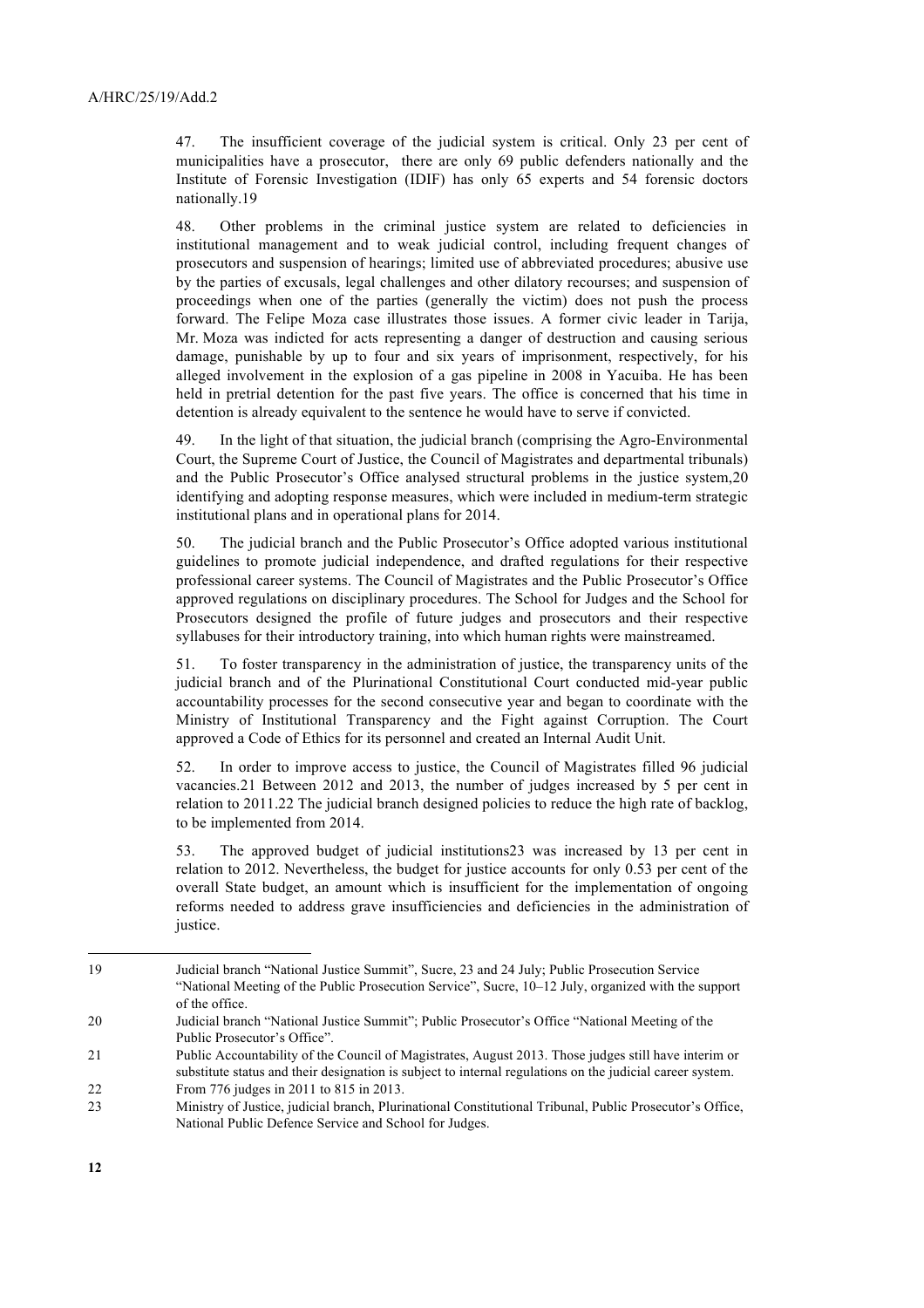54. The Plurinational Constitutional Court delivered several judgements in which it put forward arguments based on human rights. In its judgement SCP No. 137/2013, the Court ruled as unconstitutional article 183.I.4 of the Law on the Judiciary — the article that gave the Council of Magistrates the power to suspend judges from the exercise of their functions following the opening of an official investigation —, arguing the need to protect the right of judges to the presumption of innocence, to due process and to not be subjected to advance punishment. Similarly, in SCP No. 2055/2012, published in 2013, the Court ruled as unconstitutional provisions contained in Framework Law No. 31 on Autonomy and Decentralization that allowed for the suspension of elected authorities following a formal indictment, considering it contrary to the presumption of innocence and the political rights of defendants.

55. Regarding indigenous jurisdiction, the Plurinational Constitutional Court defined criteria for the interpretation of Law No. 73 on Jurisdiction Demarcation concerning the personal, territorial and material competence of indigenous jurisdiction, in conformity with relevant international instruments and the Constitution.24 The judgement is in line with the relevant recommendations of the Committee on the Elimination of Racial Discrimination (CERD/C/BOL/CO/17-20, para. 22).

56. The office remains concerned about the accumulation of judicial complaints against some members of the political opposition and former public officials, mainly for the crime of corruption. In a positive development, the 2012 ruling of the Plurinational Constitutional Court on the unconstitutionality of the offence of defamation against public officials (*desacato*) led to the dismissal of such cases.

57. In August, the opposition Senator, Roger Pinto, who sought asylum in the Embassy of Brazil in May 2012, crossed the border with the personal support of a Brazilian diplomat and without the authorization of the Government of the Plurinational State of Bolivia. The Senator presented a petition for refugee status in Brazil claiming persecution. The Bolivian authorities have submitted to the Government of Brazil documented evidence in relation to criminal cases against him.

#### **Judicial trials of emblematic cases**

58. The office continued to monitor emblematic criminal proceedings. In addition to the general problems in the criminal justice system described above, the office observed that trials in those cases often were of very limited duration, did not begin on schedule, were constantly interrupted by recesses and were conducted in a disorderly fashion, which affected compliance with the right to a fair trial of victims and defendants.

#### **(a) Proceedings against the former President, Gonzalo Sánchez de Lozada, for the tragic events of October 2003 (Black October case)**

59. In 2011, two former ministers of the government of former President Sánchez de Lozada and five former members of the military high command were convicted for their responsibility for acts in 2003 that caused the deaths of more than 60 people and wounded 400. In 2013, the Supreme Court of Justice initiated a second request for the extradition of former President Sánchez de Lozada from the United States of America for those events.

#### **(b) Violent racist events of May 2008 in Sucre**

60. On 24 May 2008, an opposition group attempted to prevent the visit of President Morales to Sucre, leading to confrontations with the public security forces. Some 60 indigenous people who supported the visit of the President were held against their will by

<sup>24</sup> See Plurinational Constitutional Court judgement SCP No. 26/2013.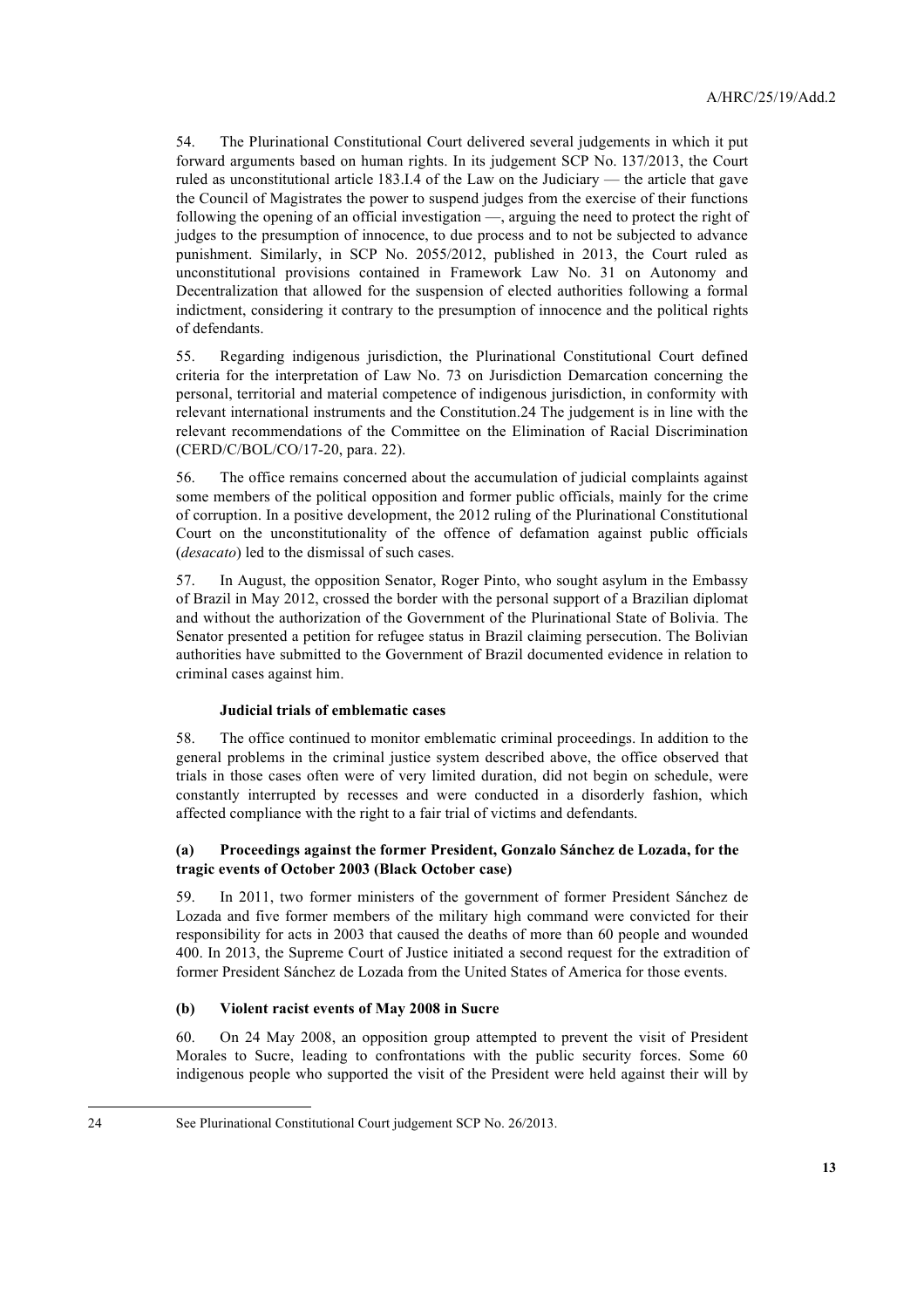members of the opposition group and were insulted, beaten, harassed and forced to kneel in the public plaza; several were injured. With regard to judicial proceedings, in February 2013 the court declared, in response to a request from 15 defendants, that the statute of limitations had expired for 5 of the 11 crimes for which they had been charged. The trial is at the stage of statements by defendants. The office echoes the recommendation of the Special Rapporteur on contemporary forms of racism, racial discrimination, xenophobia and related intolerance, requesting the Government to intensify its efforts to eradicate impunity in those cases and to improve assistance to victims of racial violence (A/HRC/23/56/Add.1, para. 95).

#### **(c) Massacre at El Porvenir**

61. Regarding the trial for the violent incidents of September 2008 in Pando during an indigenous march, which led to the deaths of 13 people and left over 50 injured, conditional house arrest was granted to the principal defendant for health reasons and, for the same reasons, there have been few hearings. The oral proceedings are at the final stage of the presentation of documentary evidence. In April, one of the accused was released from detention after having been deprived of his liberty without a judicial order since December 2010.

#### **(d) Alleged terrorist group dismantled in Santa Cruz**

62. On 16 April 2008, an alleged terrorist group was dismantled in the city of Santa Cruz in a police operation in which two foreign nationals were killed. Currently, 39 people have been charged: 22 are facing trial (6 are in detention) and 17 were declared to be fugitives. The case was relocated from Tarija back to Santa Cruz owing to the health problems of one of the accused. The trial is at the stage of the reception of oral declarations of defendants.

63. In its opinion No. 63/2011 of November 2011, the Working Group on Arbitrary Detention qualified as arbitrary the detention, since April 2009, of a Hungarian citizen, Előd Tóásó. In the framework of the case of the dismantled terrorist group, the opinion was again presented to the Bolivian courts by Mr. Tóásó's lawyers in 2013. The courts denied the petition without any written reasoning or pronouncement on the opinion of the Working Group. The Inter-American Commission on Human Rights was also informed of the case at its 149th session.

64. An opposition legislator accused the main prosecutor responsible for the investigation of the case of manipulating evidence, which may have affected the chain of custody. The public prosecutor later resigned and is currently under investigation for alleged extortion from some of the defendants.

F. Rights of victims of unconstitutional regimes

65. The rights of victims of human rights violations committed during the unconstitutional regimes from 1964 to 1982 have still largely not been addressed, although, in a positive development, in December the Senate approved a draft bill to create a truth commission. The draft is currently before the Chamber of Deputies, which has announced that consultations will be held with organizations that have relevant experience and interest.

66. With regard to reparation to victims, provided for under Law No. 2640 of 2004, the office remains concerned that a high percentage of reparation requests filed have been dismissed owing to the heavy burden of proof imposed on victims. Additionally, the office regrets that the payments made in cases where reparation was approved cover only 20 per cent of the amount agreed.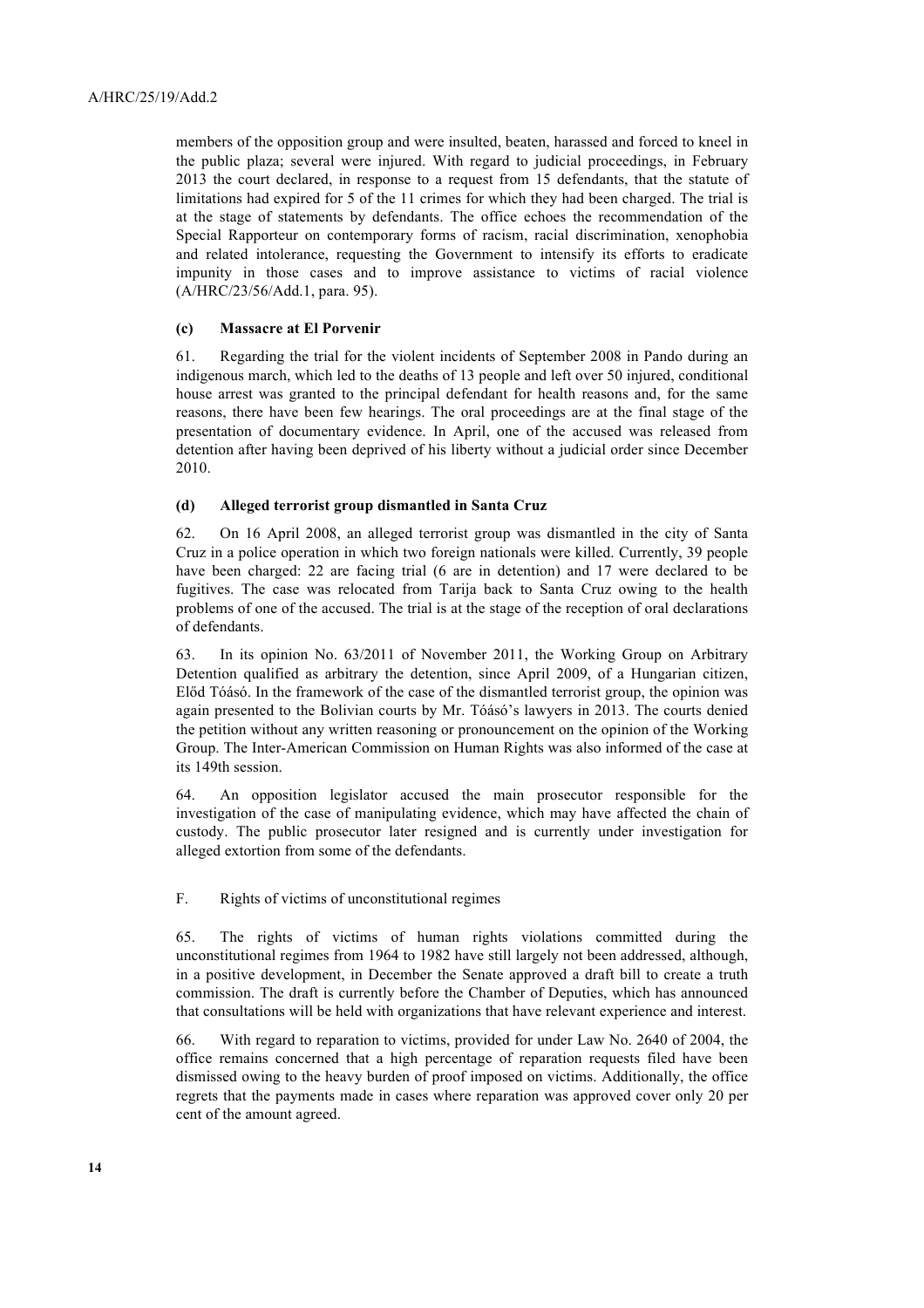67. The remains of Hugo Bohórquez Fernández, a victim of enforced disappearance and member of the National Liberation Army, were returned to his family. However, the whereabouts of more than 150 persons who disappeared between 1964 and 1982 remain unknown. There has been no progress in the criminal proceedings for some of those cases, nor in obtaining access to information contained in military archives, which has led to the impunity of the perpetrators of those crimes.

G. Right to life and physical integrity

68. Although complaints regarding the excessive use of force in the context of social conflicts decreased in 2013, the office is concerned about the slow progress of investigations for cases from the past, in particular those relating to the events in Caranavi in 2010 and in Mallku Khota in 2012.

69. The office is concerned about new cases of alleged ill-treatment by officials of their subordinates, particularly conscripts and cadets, during training in the police and the Armed Forces. In February, in the context of a military training exercise, a sub-lieutenant, Ceooly Espinal Prieto, died under unclear circumstances. The Ombudsman's Office concluded in its final report that the State was responsible for the harm to the physical integrity and, ultimately, the death of sub-lieutenant. The Ombudsman's Office also reported on the case of a conscript, Freddy Rodríguez Uño, who in September was allegedly subjected to torture at a military post in Atocha, Potosí. In November, a police cadet, Cinthia Poma, died, allegedly as a consequence of ill-treatment and punishment inflicted during physical exercise sessions. The investigation into the case continues.

70. In contrast, the Public Prosecutor's Office charged the suspects in the case of a sublieutenant, Grover Poma, who died in 2011 as a result of beatings by other soldiers and trainers during military combat training. Nevertheless, the legislative assembly has not yet taken action on the recommendation of the Plurinational Constitutional Court, contained in its ruling No. SCP 2540/2012 on the Poma case, that the Military Criminal Code and the Military Code of Criminal Procedure be adjusted so as to guarantee that human rights violations are judged by the ordinary justice system, in compliance with the Constitution and international standards.

71. The office is concerned that cases of lynching still occur, and is also concerned about the lack of effective initiatives by State authorities at the national, departmental and local levels, including effective public prevention campaigns, to combat that phenomenon. As at September 2013, 37 cases of lynching or attempted lynching had been registered, resulting in 10 deaths, including that of a 17-year-old boy.25 Lynching tends to occur in the periphery of urban areas with limited or no State presence. Insufficient intervention by the police and the Public Prosecutor's Office hinders the prevention of such incidents and limits subsequent investigations. Nevertheless, the adoption of Law No. 458 on the Protection of Complainants and Witnesses on 19 December represents progress. The office observed that judicial proceedings have produced insufficient or no results.

72. The legislative assembly has not yet modified the definition of the crime of torture under article 295 of the Criminal Code, which is not in conformity with international standards, either with regard to the elements of the crime or its punishment.

73. According to data provided by the State to the Committee against Torture, the police dealt with 42 individual cases of ill-treatment and torture, while the Public Prosecutor's Office registered 36 complaints between March 2006 and February 2013. The

<sup>25</sup> "Informe sobre el ejercicio de los derechos humanos en el Estado Plurinacional de Bolivia: Defensoría del Pueblo 2013", pp. 50–55.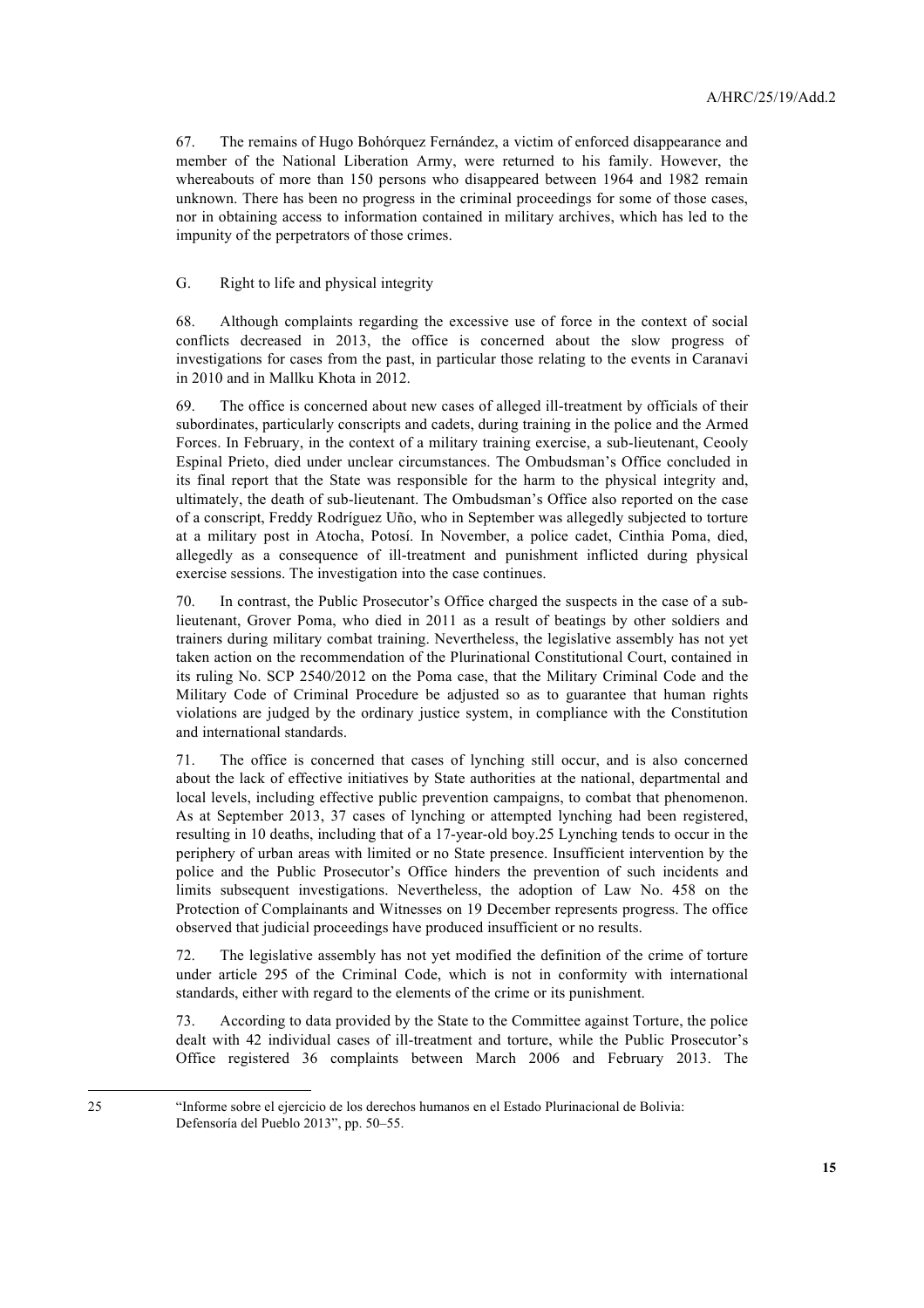Ombudsman's Office informed the Committee that it had issued 91 decisions related to torture and ill-treatment between 2007 and 2012 (CAT/C/BOL/CO/2, para. 10). The office echoes the recommendations made by the Committee against Torture that the State establish a centralized public register for complaints of torture, which should include information about corresponding investigations, prosecutions and criminal or disciplinary sanctions.26

74. On 30 December, Law No. 474 creating the Torture Prevention Service (SEPRET) was adopted. While the law indicates that SEPRET will serve as the national preventive mechanism under the Optional Protocol to the Convention against Torture and Other Cruel, Inhuman or Degrading Treatment or Punishment, pending since 2007, the office is concerned that the mechanism's independence will be compromised by its dependence on the Ministry of Justice and that its mandate and powers have not been defined by law.

H. Right to personal liberty and the situation in prisons

75. Structural problems in the prison system continued. Overcrowding and overuse of pretrial detention, with pretrial detainees representing 83.3 per cent of the prison population, are issues of particular concern. According to the Directorate-General of Prisons, there are more than 13,000 inmates in prisons with a capacity for approximately 4,900. The Committee against Torture expressed alarm about the extent of overcrowding and referred to a number of other problems, including cases of sexual violence, particularly against female detainees, restrictions of visiting hours, the transfer of minors from rehabilitation centres and the lack of separation of persons in preventive detention and those convicted of crimes, as well as the need to improve medical attention (CAT/C/BOL/CO/2, para. 18).

76. The situation described above has caused protests by inmates. Through Presidential Decree No. 1723,27 the Government reopened the possibility of granting pardons and amnesties. Nevertheless, the impact of those measures continues to be limited and other types of measures are urgently required to reduce the prison population.

77. The office is concerned about the lack of effective State control in prisons, which are essentially under the control of the inmates themselves. The authorities have been unable to prevent or control acts of violence. The most serious incident occurred in August in Palmasola Prison in Santa Cruz, when a group of inmates attacked inmates in another sector, provoking a fire that killed 35 people, including one boy, and injured more than 50 people.

78. Another cause for concern is the situation of children living in prisons with their detained relatives. According to the Directorate-General of Prisons, as at September, approximately 2,100 children were living in prisons. In June, a riot occurred in San Pedro Prison in La Paz, in reaction to the rape of a 12-year-old girl by her detained relatives. In response, the Government decided to evacuate children from the prison, a measure rejected by inmates. The Ombudsman's Office facilitated the signature of an agreement between detainees of the San Pedro prison and national authorities to evacuate children older than 11 years old. Nevertheless, the Directorate-General of Prisons reported that in October 236

<sup>26</sup> CAT/C/BOL/CO/2, para. 10 and *Official Records of the General Assembly, Fifty-sixth Session, Supplement No. 44* (A/56/44), para. 97 (e).

<sup>27</sup> Presidential Decree No. 1145 of 2012 had established and regulated the conditions for a previous period of pardon; Presidential Decree No. 1723 of 2013 established similar conditions for pardons, and in addition included the granting of amnesty for those who were involved in proceedings that could carry prison sentences of fewer than four years.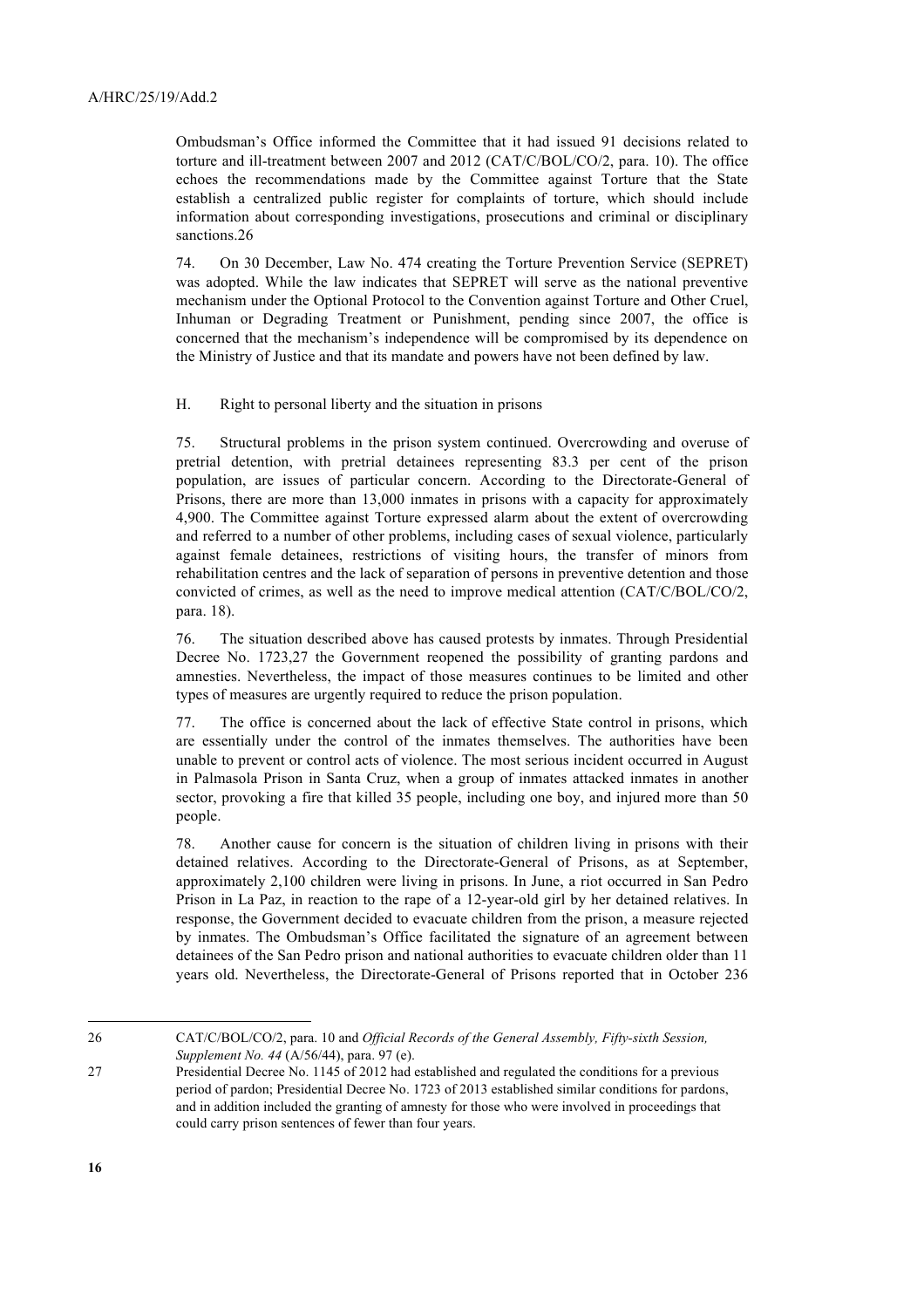children were still living in San Pedro Prison, of which 98 were between 6 and 13 years old. The office publicly expressed its opposition to that situation, which persists.

I. Human rights defenders and freedom of expression

79. During 2013, fewer attacks against the media, journalists and press workers were reported than in previous years; the cases involved various categories of perpetrators.28 The most serious case occurred in Caranavi, La Paz, where two journalists of the La Voz de las Mayorías (Voice of the Majority) radio station were the object of attacks and intimidation, and transmission equipment was stolen and furniture burned by residents mobilized in the context of a municipal conflict. Few of the incidents have reached the courts and judicial action has been generally ineffective for those that have.

80. The draft law on transparency and access to public information proposed by the executive branch was sent to the legislative assembly. Although the draft represents significant progress, the office is concerned about the incompatibility of some provisions with international standards, particularly regarding restrictions on access to public information. There is also concern about provisions establishing that additional restrictions may be imposed via decree and about the lack of independence of the institution which would oversee respect for the rights protected under the law.

81. Statements by the Government accusing the Ombudsman, Rolando Villena, of acting in the interests of the opposition, following his request for the removal of a highlevel government official in relation to the Chaparina case, raised concern. Following the publication of his 2013 annual report, the Ombudsman expressed concern about the Government's sensitivity to criticism.

82. The office considers that some of the grounds to revoke the legal status of civil society organizations set out in Supreme Decree No. 1597 of 5 June 2013, which regulates Law No. 351 on the Granting of Legal Status to social organizations, non-governmental organizations, foundations and civil non-profit entities, could limit the effective functioning of such entities. The grounds for revoking status relating to public interest and noncompliance with sectoral policies and standards are of particular concern.

IV. Main activities of the office

83. In the framework of the project "Strengthening and increasing the independence of the judicial system in Bolivia", financed by the European Commission and implemented in coordination with the Plurinational Constitutional Court and the judicial branch, the office helped organize 17 training programmes, including 20 public events, with the participation of 1,794 judicial staff and judges.

84. Under the same project, the office provided technical assistance aimed at strengthening the administration of justice, including to the Council of Magistrates, for its professional career system and disciplinary regime; to the judicial branch, to systematize the jurisprudence of the Supreme Court of Justice and design a communications and transparency policy; and to the Plurinational Constitutional Court, regarding the functioning of departmental coordination units and procedural management guidelines. Conciliation in judicial institutions was also promoted in collaboration with the judicial branch and the Swiss Agency for Development and Cooperation, as was coordination among judicial institutions and between judicial institutions and civil society and

28 According to the Report of Aggressions against Journalists 2013, ONADEM/UNIR Foundation Bolivia, 27 cases were registered between January and October.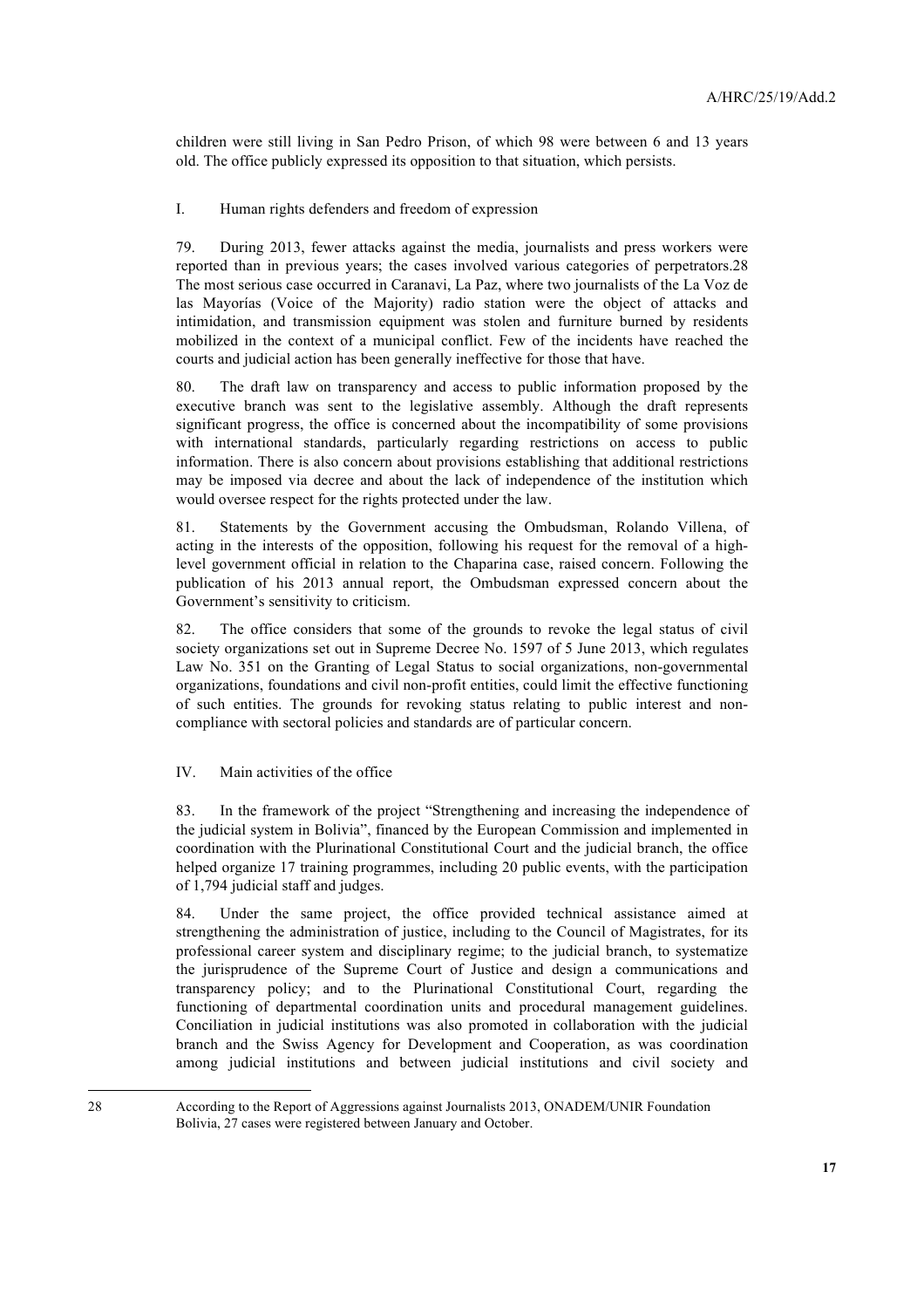indigenous organizations, including through the Judicial Summit and the First National Meeting of Authorities of Indigenous Jurisdiction and the Plurinational Constitutional Court.

85. With the objective of strengthening the right of access to justice of women, the Council of Magistrates, with support from the office, organized the fourteenth Congress of Female Judges from Ibero-America, held from 26 to 28 November in Cochabamba, which concluded with the adoption of an important declaration with action points.

86. In the framework of the joint project "Support for the process of legislative development and implementation of the right to consultation and participation of indigenous peoples in Bolivia", funded by the European Commission, the office conducted, in coordination with other United Nations agencies and national actors, 17 training and public events on the rights of indigenous peoples to consultation, for over 1,000 participants representing 8 public institutions, 45 indigenous organizations, and 4 public and private indigenous universities.

87. Under the same project, the office carried out 33 activities to elaborate, through a participatory methodology, studies of the decision-making systems of the Guaraní of Alto Parapetí, the Suyu Jach'a Karangas and the Mosetén indigenous peoples, with the participation of 760 members of those communities. Additionally, the office conducted 20 missions, amounting to 44 days, to monitor consultation processes in the field of hydrocarbons in Alto Parapetí and Takovo Mora, in order to gather first-hand information about the application of the right to consultation.

88. The office continued to conduct activities in coordination with human rights defenders, organizing the commemoration of the International Day of the World's Indigenous Peoples and technical sessions about their rights, among other activities.

89. In coordination with the Anti-Discrimination Section of the Office of the United Nations High Commissioner for Human Rights in Geneva, the field office supported the National Committee against Racism and All Forms of Discrimination in organizing the first advanced studies course on "Human rights for the prevention of racism and discrimination" for 40 civil servants, which was implemented by the Plurinational School of Public Administration.

90. The office continued to provide technical assistance to the National Committee against Racism and All Forms of Discrimination for the preparation and holding of its regular session, in which 90 per cent of its 60 members participated, issuing nine new resolutions.

91. The office provided technical assistance to the Office of the Deputy Minister for Decolonization for the realization of two national meetings of indigenous public and private universities, with the aim of promoting research on the right to consultation and on racism and discrimination.

92. Regarding the Human Rights Council universal periodic review, the office supported participative processes led by the Ministry of Foreign Affairs and the Ministry of Justice to draft and circulate the State report, promoting the participation of judicial institutions, as well as processes for drafting a civil society report. The office also provided technical assistance to the Ministry of Justice for the elaboration of the new National Human Rights Plan of Action, taking into account recommendations issued under the universal periodic review and by other international mechanisms.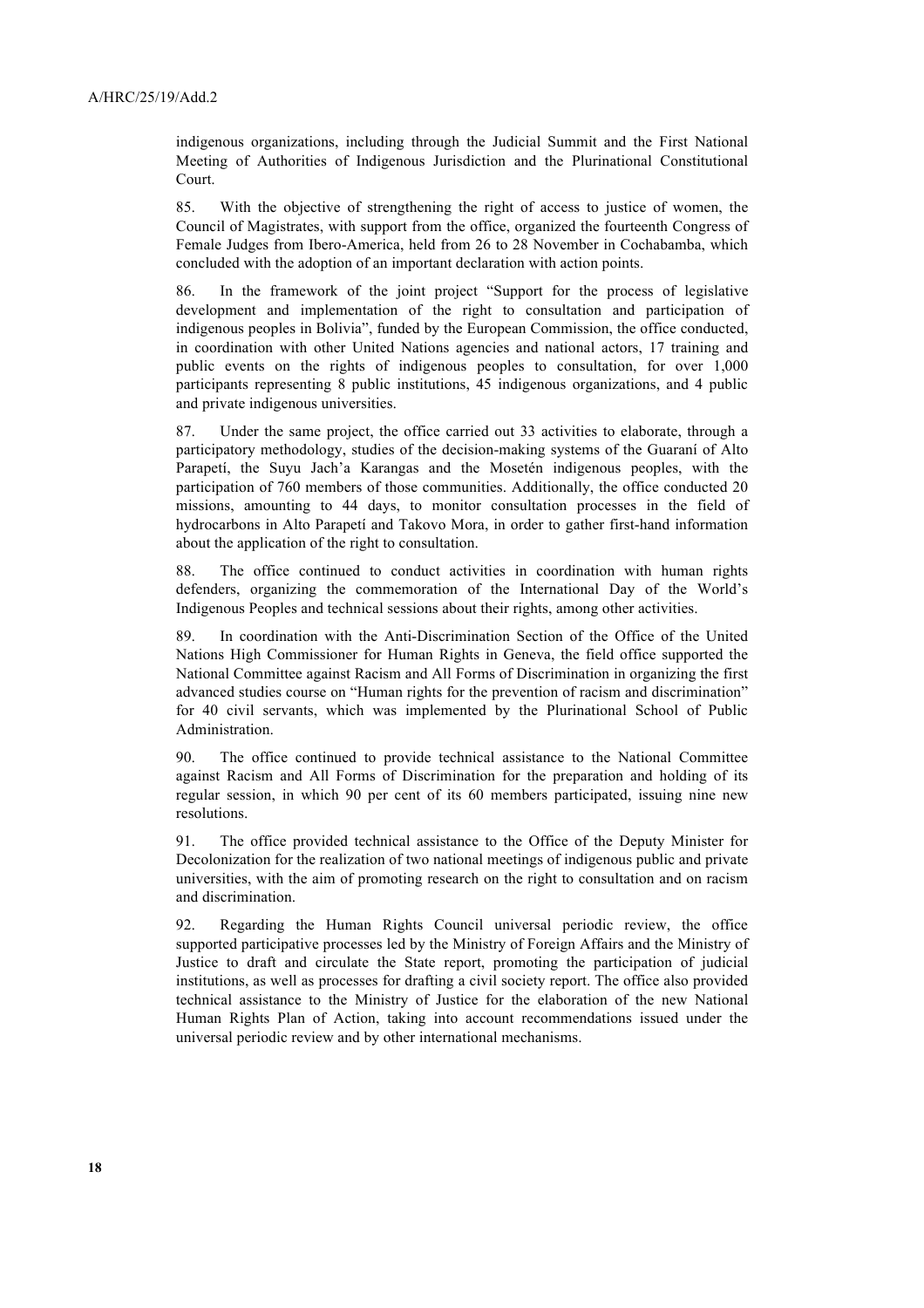V. Recommendations

93. **The United Nations High Commissioner for Human Rights reiterates her previous recommendations and wishes to make the following recommendations:** 

**(a) The Government and the Plurinational Legislative Assembly should continue efforts to adopt the draft framework law for the general application of the right to consultation of indigenous peoples developed by the Ministry of the Interior in the framework of international standards and, in the meantime, should ensure respect for that right even in the absence of specific regulations;**

**(b) The Ministry of Hydrocarbons and Energy should evaluate its practice for conducting consultations, and introduce modifications to guarantee that the realization of such consultations complies fully with relevant international standards;** 

**(c) Relevant authorities should evaluate the results of the consultation conducted in the Isiboro Sécure National Park and Indigenous Territory (TIPNIS) in order to redirect dialogue, taking into account all communities in the territory and processes to facilitate the search for consensus as envisaged in Plurinational Constitutional Court judgement No. 300/2012;**

**(d) The Government should fully implement the Policy of the Plurinational State of Bolivia against Racism and All Forms of Discrimination (Plan of Action 2012– 2015) and increase the allocation of corresponding resources in order to allow for the effective functioning of the National Committee responsible for supervising the Plan;**

**(e) The national, departmental and municipal authorities should adopt without delay all the necessary measures to implement Comprehensive Law No. 348 on Guaranteeing Women a Life Free from Violence, including the allocation of resources for the creation of specialized courts and public prosecutor's offices, as well as shelters for victims;**

**(f) The Public Prosecutor's Office and the judiciary should conduct prompt and impartial investigations into and punish those responsible for cases of discrimination and violence against women, including the killing in 2012 of two elected municipal officials, Juana Quispe Apaza and Daguimar Rivera Ortiz, and investigate the complaints of violence against two female magistrates within their institution;** 

**(g) The judicial branch, the Public Prosecutor's Office and the Plurinational Constitutional Court should define institutional policies with a gender perspective, with a view to improving women's access to justice, the labour conditions of female personnel and women's access to the judicial and public prosecutor's career system, among other policies to reduce existing gender gaps and combat gender-based discrimination;**

**(h) The legislative branch should implement the recommendation made by the Committee on the Elimination of Racial Discrimination to adjust Law No. 73 on Jurisdiction Demarcation in conformity with the Constitution and international standards (CERD/C/BOL/CO/17-20, para. 22).** 

**(i) The judicial branch and the Public Prosecutor's Office should continue the process of defining and implementing institutional policies to improve access to justice and judicial transparency and independence and to reduce backlog, including through the implementation of judicial conciliation and the judicial and public prosecutor's career system;**